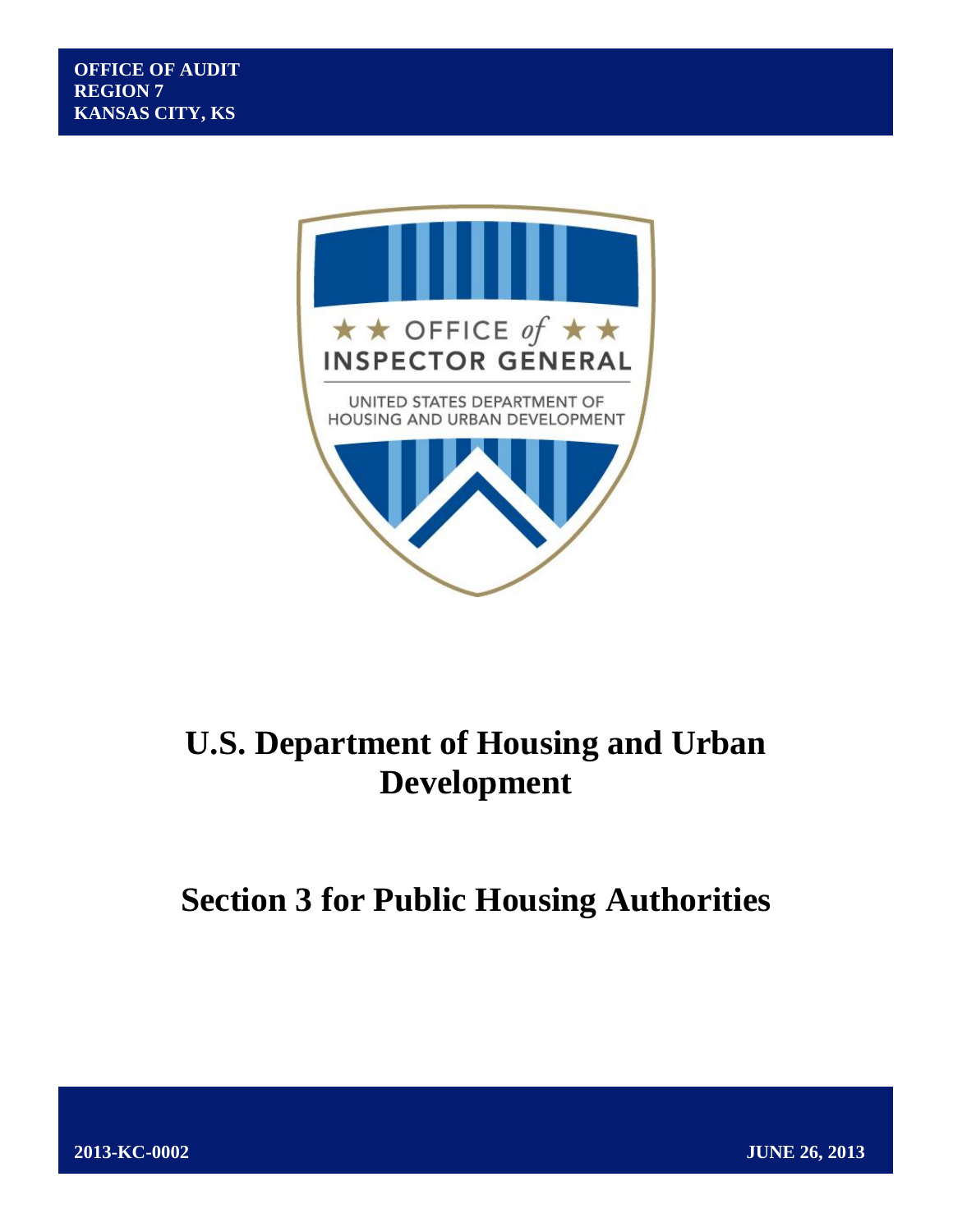

### U.S. DEPARTMENT OF HOUSING AND URBAN DEVELOPMENT OFFICE OF INSPECTOR GENERAL

Issue Date: June 26, 2013

Audit Report Number: 2013-KC-0002

| TO:             | Sara Pratt, Deputy Assistant Secretary for Enforcement and Programs, ED                                                                        |  |
|-----------------|------------------------------------------------------------------------------------------------------------------------------------------------|--|
|                 | Lindsey Reames, Deputy Assistant Secretary for Field Operations, PQ                                                                            |  |
| FROM:           | Ronald J. Hosking, Regional Inspector General for Audit, 7AGA                                                                                  |  |
| <b>SUBJECT:</b> | HUD Did Not Enforce the Reporting Requirements of Section 3 of the Housing and<br>Urban Development Act of 1968 for Public Housing Authorities |  |

Attached is the U.S. Department of Housing and Urban Development (HUD), Office of Inspector General's (OIG) final results of our review of HUD's oversight of Section 3 of the Housing and Urban Development Act of 1968 for public housing authorities.

HUD Handbook 2000.06, REV-4, sets specific timeframes for management decisions on recommended corrective actions. For each recommendation without a management decision, please respond and provide status reports in accordance with the HUD Handbook. Please furnish us copies of any correspondence or directives issued because of the audit.

The Inspector General Act, Title 5 United States Code, section 8L, requires that OIG post its publicly available reports on the OIG Web site. Accordingly, this report will be posted at [http://www.hudoig.gov.](http://www.hudoig.gov/)

If you have any questions or comments about this report, please do not hesitate to call me at 913-551-5870.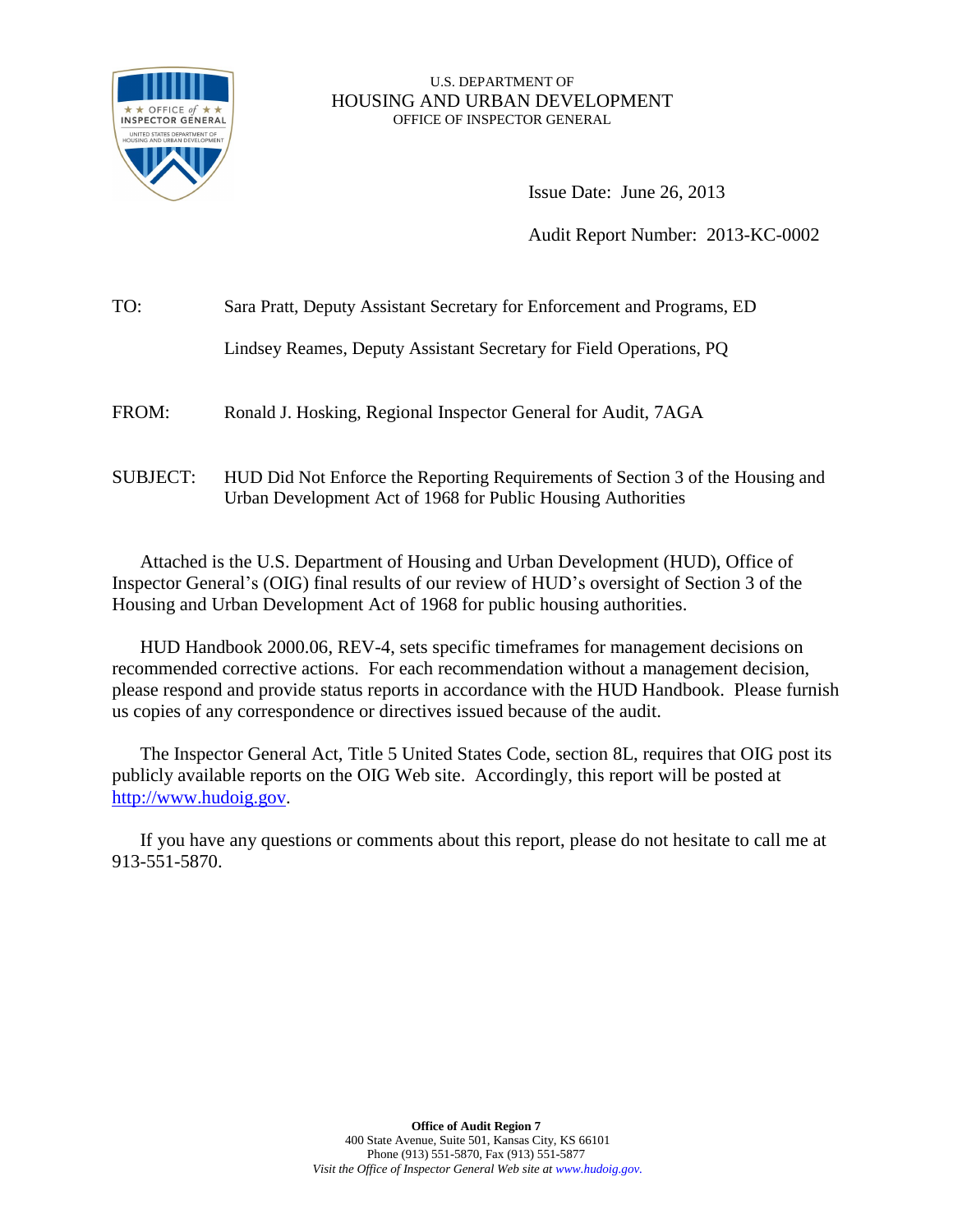

### **Highlights Audit Report 2013-KC-0002**

### **What We Audited and Why**

We reviewed the U.S. Department of Housing and Urban Development's (HUD) oversight of Section 3 of the Housing and Urban Development Act of 1968 due to concerns over HUD's ensuring economic opportunities for low- and very low-income persons. Our audit objective was to determine whether HUD enforced the requirements of the Section 3 program for Recovery Act Public Housing Capital Fund recipients.

### **What We Recommend**

We recommend that HUD  $(1)$ implement the new HUD-60002 submission and tracking system, (2) design a method to follow up on missing and inaccurate information in HUD-60002 submissions, (3) publish final regulations, and (4) require housing authorities to support \$26 million in payments. We also recommend that HUD (1) establish policies and procedures that implement a system of escalating administrative measures, including progressive remedies and sanctions, to be applied against housing authorities that do not submit a HUD-60002 and (2) establish a methodology to incorporate Section 3 compliance in risk assessments.

June 26, 2013

**HUD Did Not Enforce the Reporting Requirements of Section 3 of the Housing and Urban Development Act of 1968 for Public Housing Authorities**

### **What We Found**

HUD did not enforce the reporting requirements of the Section 3 program for Recovery Act Public Housing Capital Fund recipients. Specifically, HUD failed to collect Section 3 summary reports from all housing authorities by the required deadline and verify their accuracy. In addition, it did not sanction housing authorities that failed to submit the required reporting information. As a result, 1,650 nonsubmitting housing authorities may have falsely certified compliance. In addition, they did not provide HUD and the general public with adequate employment and contracting information.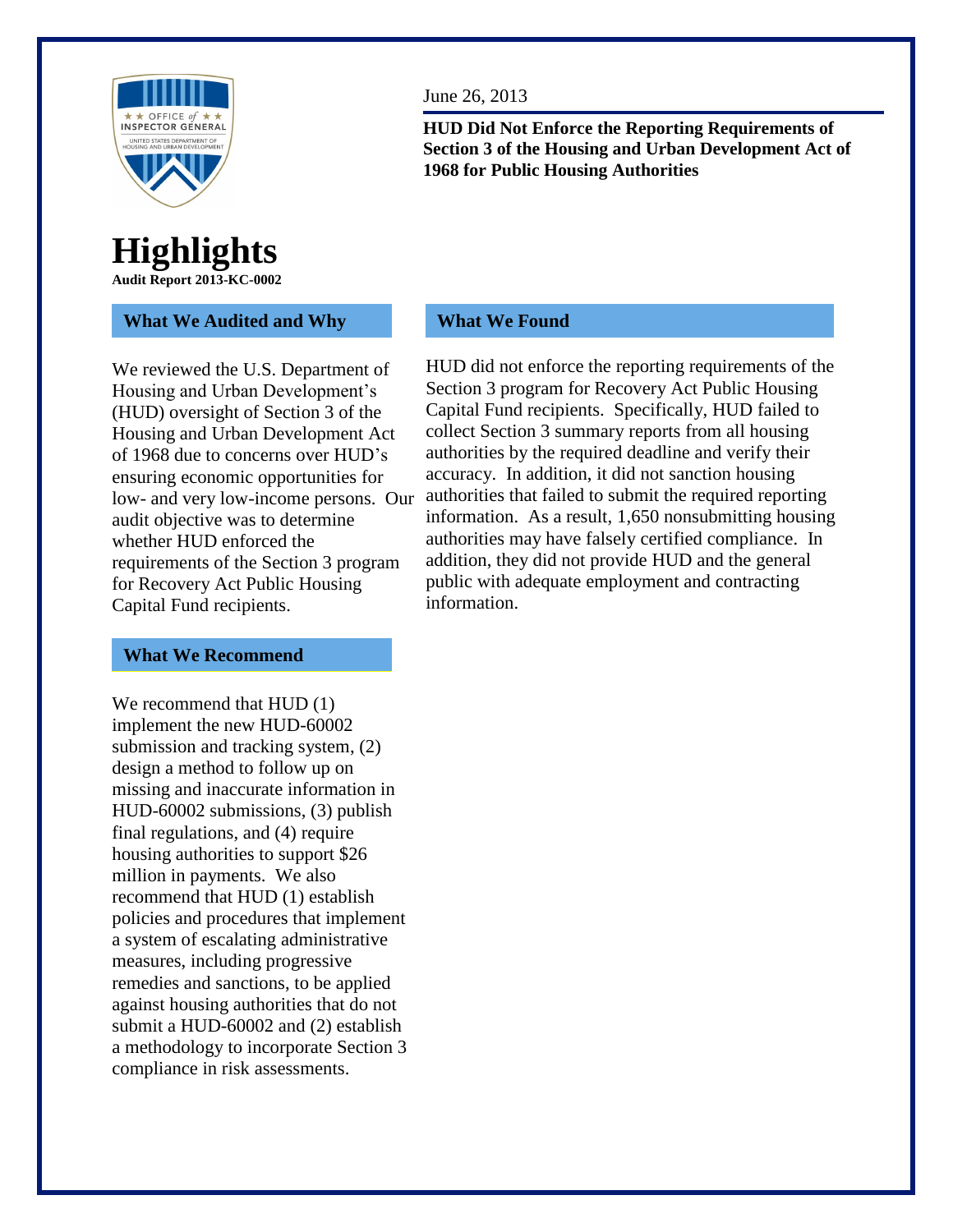# **TABLE OF CONTENTS**

| Background and Objective |                                       | 3  |
|--------------------------|---------------------------------------|----|
| <b>Results of Audit</b>  |                                       |    |
| Scope and Methodology    |                                       | 9  |
| <b>Internal Controls</b> | 10                                    |    |
|                          | Appendixes                            |    |
| A.                       | <b>Schedule of Questioned Costs</b>   |    |
| <b>B.</b>                | Auditee Comments and OIG's Evaluation | 12 |
|                          | Criteria                              | 19 |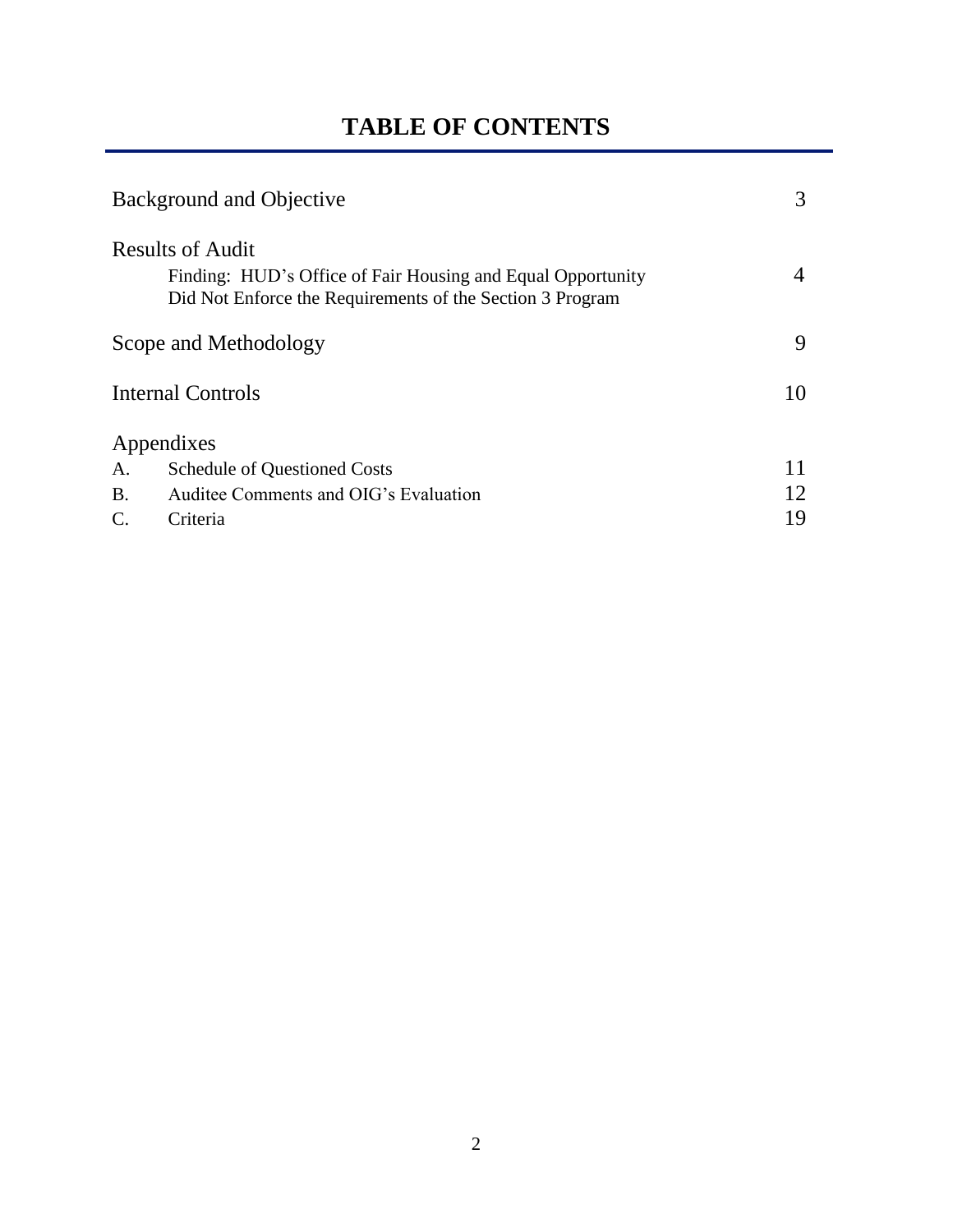The U.S. Department of Housing and Urban Development's (HUD) Office of Fair Housing and Equal Opportunity (FHEO) administers Federal laws and establishes national policies to ensure that all Americans have equal access to the housing of their choice. In addition, it interprets policy, processes complaints, performs compliance reviews, and offers technical assistance to local housing authorities and community development agencies regarding Section 3 of the Housing and Urban Development Act of 1968.

Section 3 is HUD's policy for providing preference to low- and very low-income residents and the businesses that employ them. Section 3 residents live in the community where applicable HUD funds are spent. Section 3 businesses substantially employ these residents for new employment, training, and contracting opportunities created from the use of covered HUD funds. All public housing funds administered by the Office of Public and Indian Housing (PIH) are subject to Section 3 while certain programs administered by the Office of Community Planning and Development, Multifamily Housing and the Office of Healthy Homes and Lead Hazard control are subject to these requirements within certain limits.

Each recipient (and its contractors, subcontractors, or subrecipients) is required to comply with the requirements of Section 3 to the greatest extent feasible. These requirements include attempting to ensure that a minimum of 30 percent of all new jobs created go to Section 3 residents, 10 percent of all construction contracts are awarded to Section 3 businesses, and 3 percent of all non-construction contracts are awarded to Section 3 businesses. In addition, recipients are required to document their efforts to comply with these thresholds if they fail to meet them and annually submit a summary report to HUD on their Section 3 compliance.

On February 17, 2009, the President signed the American Recovery and Reinvestment Act, which included a \$4 billion appropriation in Public Housing Capital Fund grants to public housing agencies. The first and most important goal of the Recovery Act was to preserve and create jobs and promote economic recovery. Since Recovery Act funding was specifically intended to create jobs and other economic opportunities for those most impacted by the recession, compliance with the requirements of Section 3 was critical. In addition, in fiscal years 2011 and 2012, HUD awarded \$2.04 billion and \$1.875 billion, respectively, in Public Housing Capital Fund grants. These grant funds are available for capital and management activities, including the development, financing, and modernization of public housing projects. These programs are administered by PIH.

FHEO enters into voluntary compliance agreements (VCA) when it concludes that recipients violate Section 3 requirements. These VCA's list all the actions that they must take to come into compliance. FHEO field offices conduct compliance or complaint reviews that lead to the implementation of VCA's.

Our audit objective was to determine if HUD enforced the requirements of the Section 3 program for Recovery Act Public Housing Capital Fund recipients.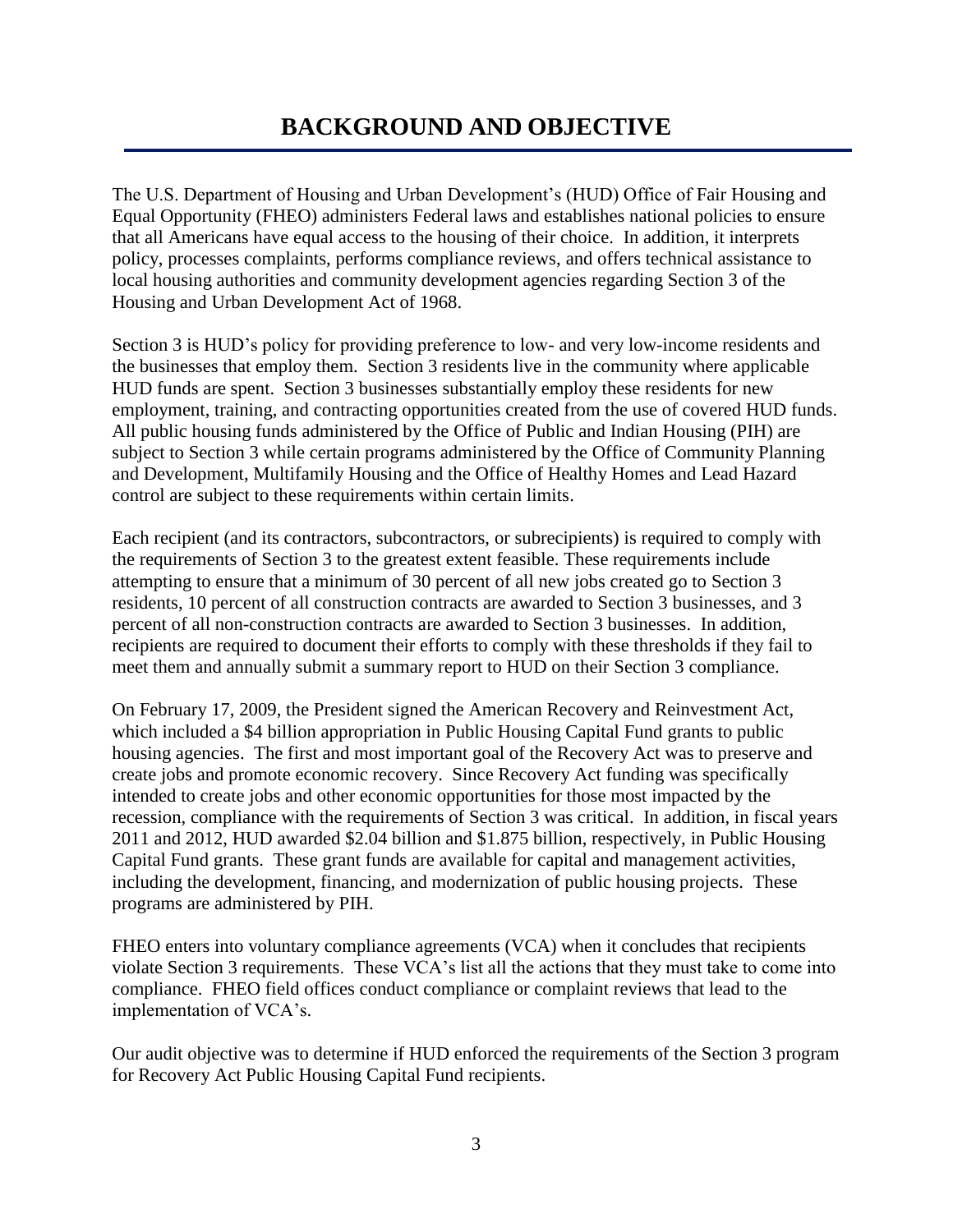### Finding 1: HUD Did Not Enforce the Reporting Requirements of the Section 3 Program

HUD did not enforce the reporting requirements of the Section 3 program for Recovery Act Public Housing Capital Fund recipients. FHEO lacked a collection system able to identify missing and inaccurate reports, and it did not have procedures to follow up on submissions and refer to PIH any noncompliant housing authorities. As a result, 1,650 of 3,102 public housing agencies failed to submit their Section 3 annual summary reports and potentially falsely certified compliance with Section 3. In addition, they did not provide HUD and the general public with adequate employment and contracting information.

### **Requirements Not Enforced**

HUD did not enforce the reporting requirements of the Section 3 program for Recovery Act Public Housing Capital Fund recipients. In addition, it did not sanction housing authorities that failed to submit the required reporting information.

### HUD-60002 Form Collection

FHEO failed to collect the required Section 3 Annual Summary Reports (form HUD-60002) from all housing authorities by the deadline. It did not fully track housing authorities that had not submitted their reports by the deadline. As of October 23, 2012, HUD had not collected HUD-60002 forms for 2011 from 1,650 of 3,102 (53 percent) housing authorities and had not followed-up with them.

Each housing authority is responsible for submitting form HUD-60002 in accordance with 24 CFR (Code of Federal Regulations) 135.90, which requires housing authorities to submit this form to HUD by January 10 of each year. The requirements of Section 3 apply to all housing authorities regardless of size or the number of units, except those that administer only Section 8 (see appendix C).

### HUD-60002 Form Verification

FHEO did not verify the accuracy of the forms or follow up on clearly noncompliant information. For example,

- Thirty-six HUD-60002 submissions reported more Section 3 jobs created than the total number of jobs created.
- One housing authority reported 26 total new hires and no Section 3 new hires.
- Another reported 11 total new hires and no Section 3 new hires.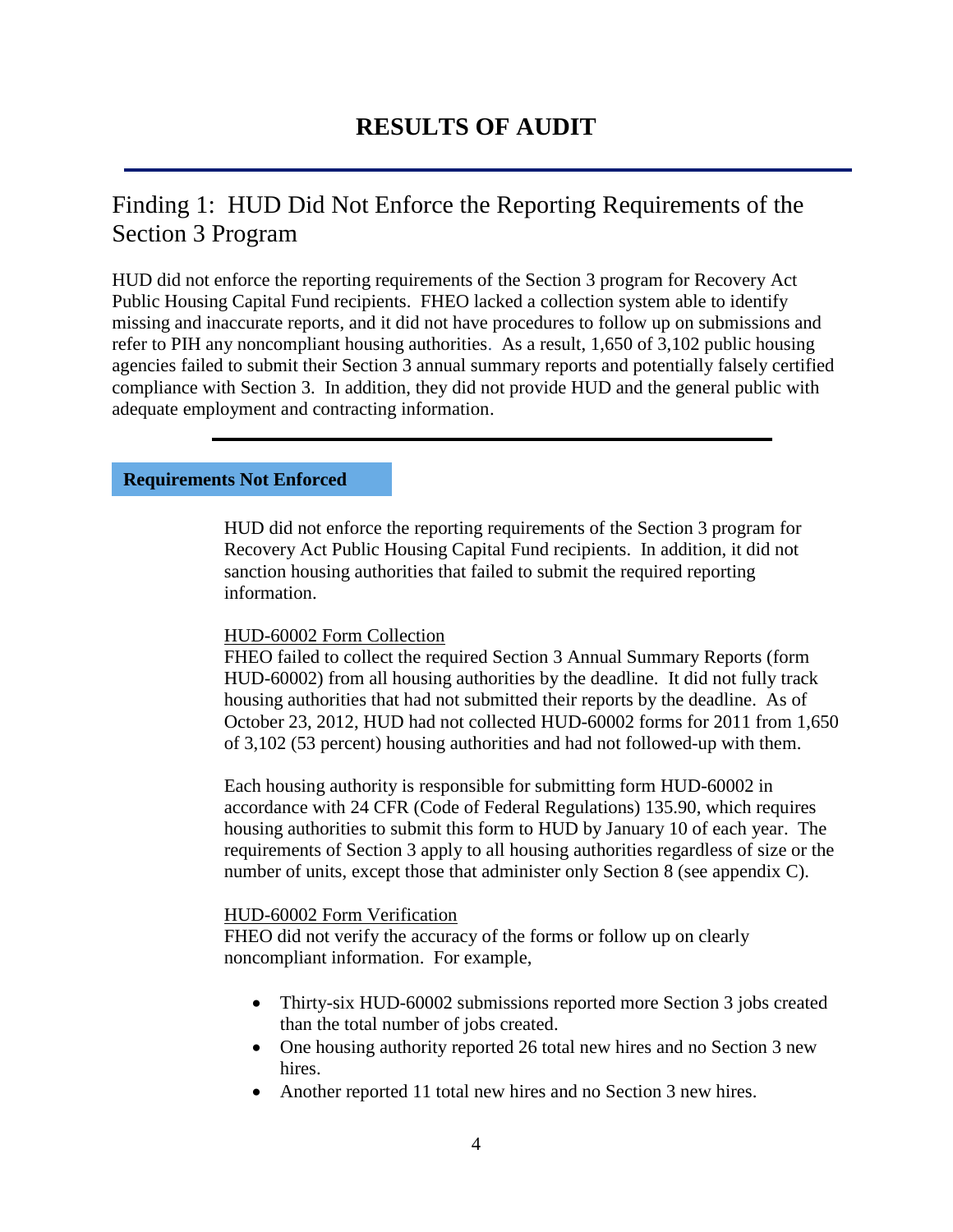- Another reported that it awarded more than \$170 million in total construction contracts and \$257 million in non-construction contracts, none of which went to Section 3 business concerns. Since the goal for construction contracts is 10 percent and 3 percent for non-construction contracts, it should have awarded at least \$24.71 million in contracts to Section 3 businesses.
- Another reported that it awarded more than \$12.2 million in total construction contracts, none of which went to Section 3 business concerns. It should have awarded at least \$1.22 million in construction contracts to Section 3 businesses.
- Two reported that they each awarded about \$1.5 million in total nonconstruction contracts, none of which went to Section 3 business concerns. Each should have awarded at least \$45,000 in non-construction contracts to Section 3 businesses.

In all these cases, the housing authorities did not provide on their summary reports any justifications for failing to meet minimum Section 3 thresholds. In total, four of the housing authorities awarded more than \$442 million in contracts of which at least \$26 million should have been awarded to Section 3 businesses.

### Lack of Sanctions for Noncompliance

HUD did not sanction housing authorities that failed to submit the required reporting information. These housing authorities' HUD assessment scores, troubled status, or availability of funding was unaffected by their failure to submit their HUD-60002 reports. They continued to conduct business as usual in spite of their failure to comply with Section 3. PIH has not sanctioned any public housing authority for Section 3 noncompliance as this is not an area they normally enforce. Section 3 is typically viewed as the domain of FHEO.

### **Lack of Appropriate Reporting System and Procedures**

FHEO lacked a collection system able to identify missing and inaccurate reports, and it did not have procedures to follow up on submissions and refer to PIH any noncompliant housing authorities.

#### HUD-60002 Collection System

FHEO lacked an electronic collection system able to identify missing and inaccurate HUD-60002 forms. The system used by FHEO during the audit period had several weaknesses:

- It allowed housing authorities to submit reports that did not indicate efforts to meet the minimum requirements.
- It allowed housing authorities to report logically impossible data such as Section 3 jobs created that were larger than total jobs created.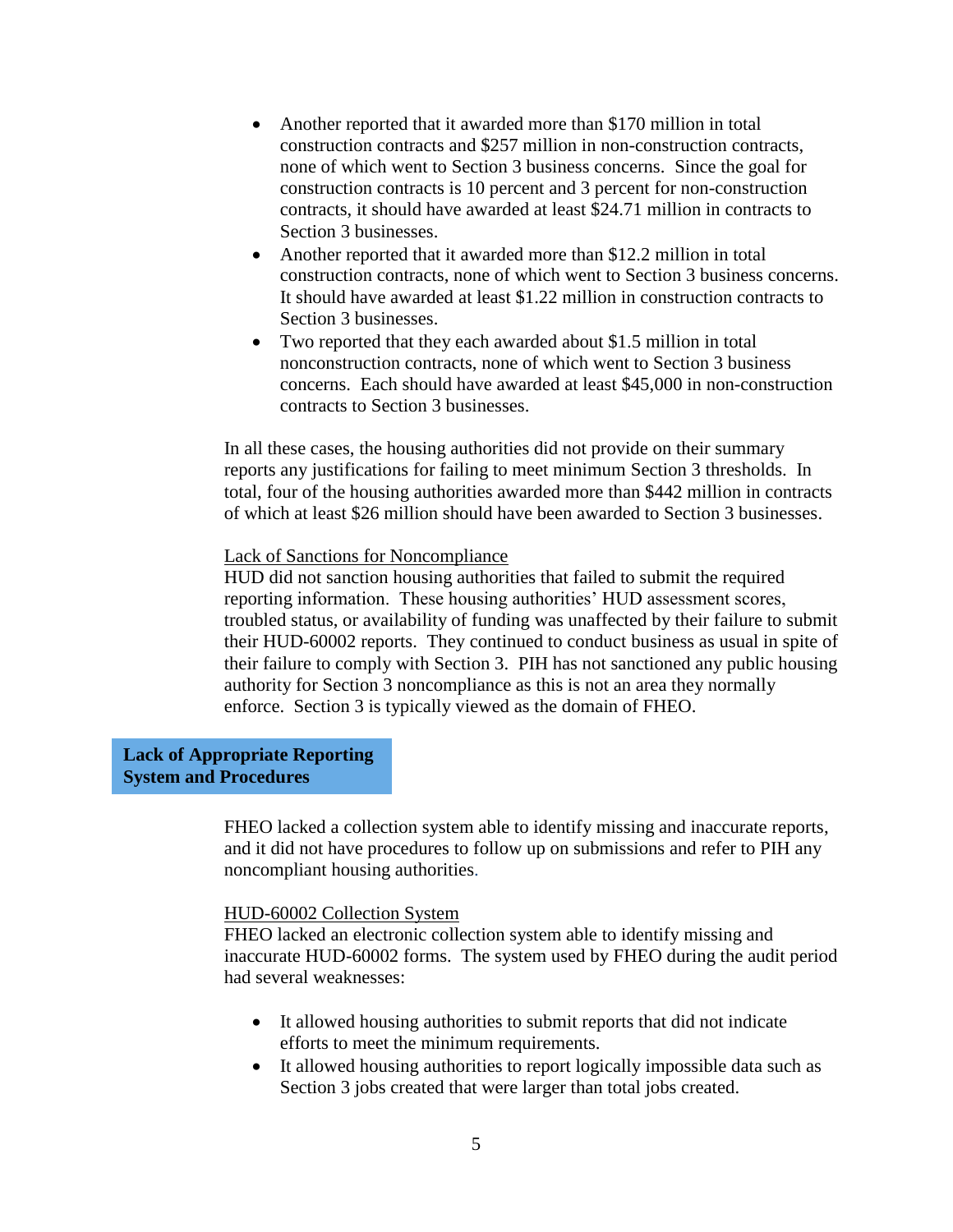- It allowed data entry errors in the housing authority name, location, grant number, and grant amount fields.
- It did not allow housing authorities to view their previous HUD-60002 submissions.
- It did not produce immediate reports that let FHEO management know which housing authorities had not submitted their reports.
- It did not notify delinquent housing authorities that they had not submitted their reports.

To determine which housing authorities had submitted HUD-60002 forms, FHEO staff had to download the raw data from the system and then manually determine which ones had submitted and which ones had not yet submitted their reports. FHEO developed a new system, which will address many of the weaknesses in the current system. The system is expected to go live in June 2013. FHEO plans an additional future system enhancement, which will more completely address the weaknesses in the current system.

#### Lack of Procedures

FHEO had not established procedures to follow up on missing or inaccurate information in HUD-60002 submissions or to refer housing authorities to PIH when they fail to make the required submissions or corrections. After conducting on-site compliance reviews or complaint investigations, FHEO negotiates VCAs with housing authorities to resolve the findings. Outside this practice, FHEO lacks procedures for broader follow up and referral. PIH would have to administer monetary sanctions since it administers the capital fund program. In addition, the sanctions available to FHEO, based on interim regulations, only included debarments, suspensions, and limited denials of participation, which were not very effective against housing authorities. These interim regulations have been in place since 1994.

FHEO had developed new draft regulations to establish greater sanctions for noncompliance, including recapturing, ineligibility for, and withholding funding to strengthen the overall effectiveness of Section 3. However, FHEO has been unable to get departmental clearance for the proposed new regulations due to disagreements with HUD's Office of Community Planning and Development on the interpretation of the regulations.

### **False Certification and Inadequate Information**

For 2011, 1,650 housing authorities could be falsely certifying compliance. In addition, they did not provide HUD and the general public with adequate employment and contracting information.

The housing authorities that did not submit their Section 3 annual reports potentially submitted false Certifications of Compliance (form HUD-50077) with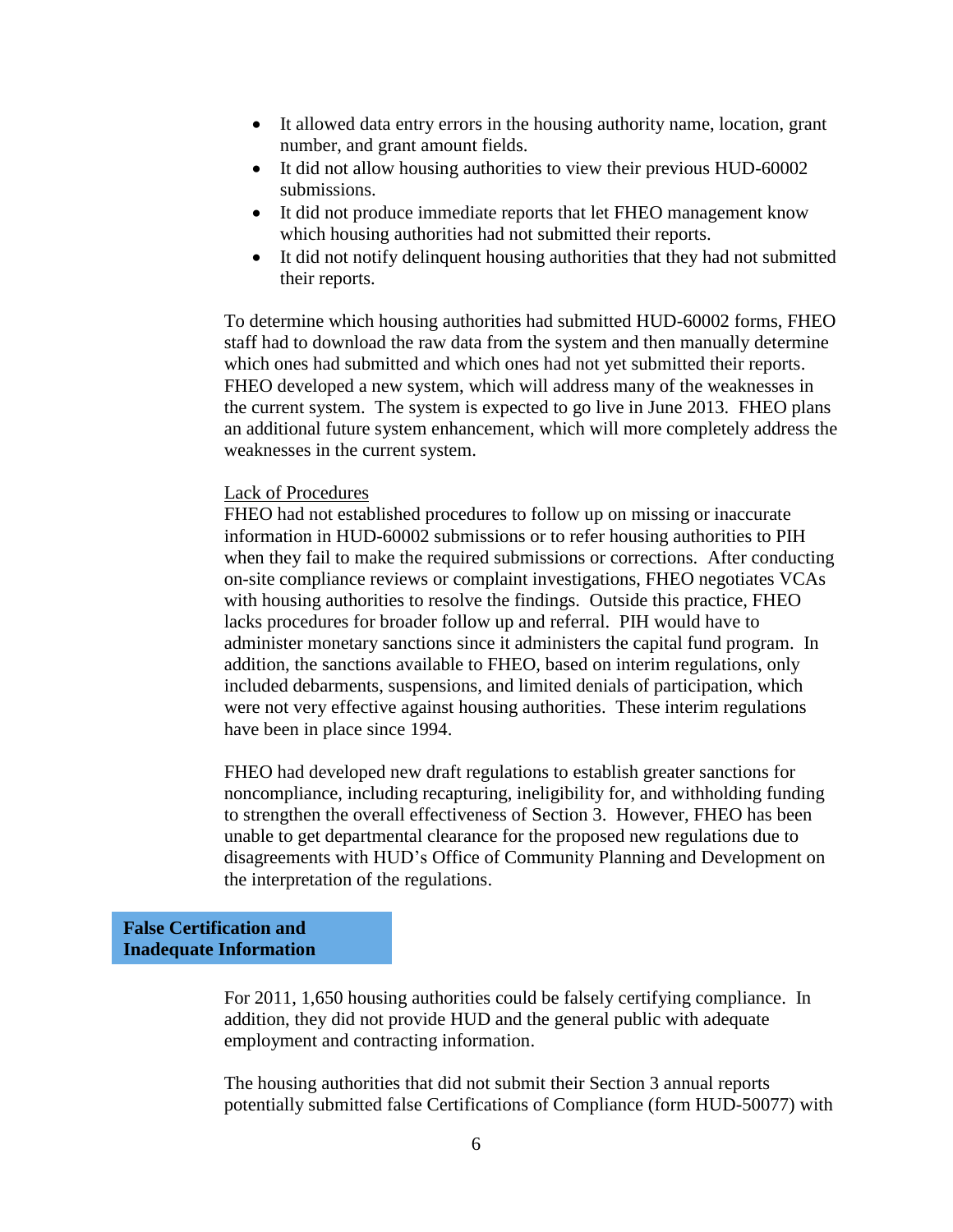their annual plans. With this form, housing authorities certify that they will comply with all of the requirements of Section 3 as well as many other program requirements for the upcoming year. When housing authorities have not been complying with the Section 3 reporting requirement for prior report periods, they may not comply with the requirements going forward. Additionally, on the form, housing authorities certify that they are in compliance with all applicable Federal statutory and regulatory requirements. Housing authorities submit the form HUD-50077 with their annual plans in order to receive their annual funding. These certifications carry a warning that HUD will prosecute false claims and statements and convictions may result in criminal or civil penalties or both.

In addition, these housing authorities did not provide HUD and the general public with adequate information. HUD needed that information to determine whether Section 3 effectively generated opportunities for economically disadvantaged people and businesses. In addition, the housing authorities deprived the public of information that the Section 3 regulation entitled it to receive.

### **Conclusion**

HUD did not enforce the reporting requirements of the Section 3 program for Recovery Act Public Housing Capital Fund recipients. It must remedy this situation to ensure that these housing authorities meet Section 3 requirements for their future capital funds. FHEO must have a better system and procedures for tracking, following up on, and referring Section 3 reporting deficiencies. In addition, PIH could develop more effective sanctions that impact housing authorities' scoring and funding. For example, if HUD stops accepting annual certifications from housing authorities that have not submitted their HUD-60002 reports, it will encourage them to submit their forms so they can receive their annual funding.

#### **Recommendations**

We recommend that the Deputy Assistant Secretary, Enforcement and Programs, Office of Fair Housing and Equal Opportunity,

- 1A. Implement the new HUD-60002 submission and tracking system that has been in development as well as the planned system enhancement.
- 1B. Establish procedures to follow up on missing and inaccurate information in HUD-60002 submissions.
- 1C. Establish procedures regarding when to refer to PIH any housing authorities that fail to make the required submissions or corrections.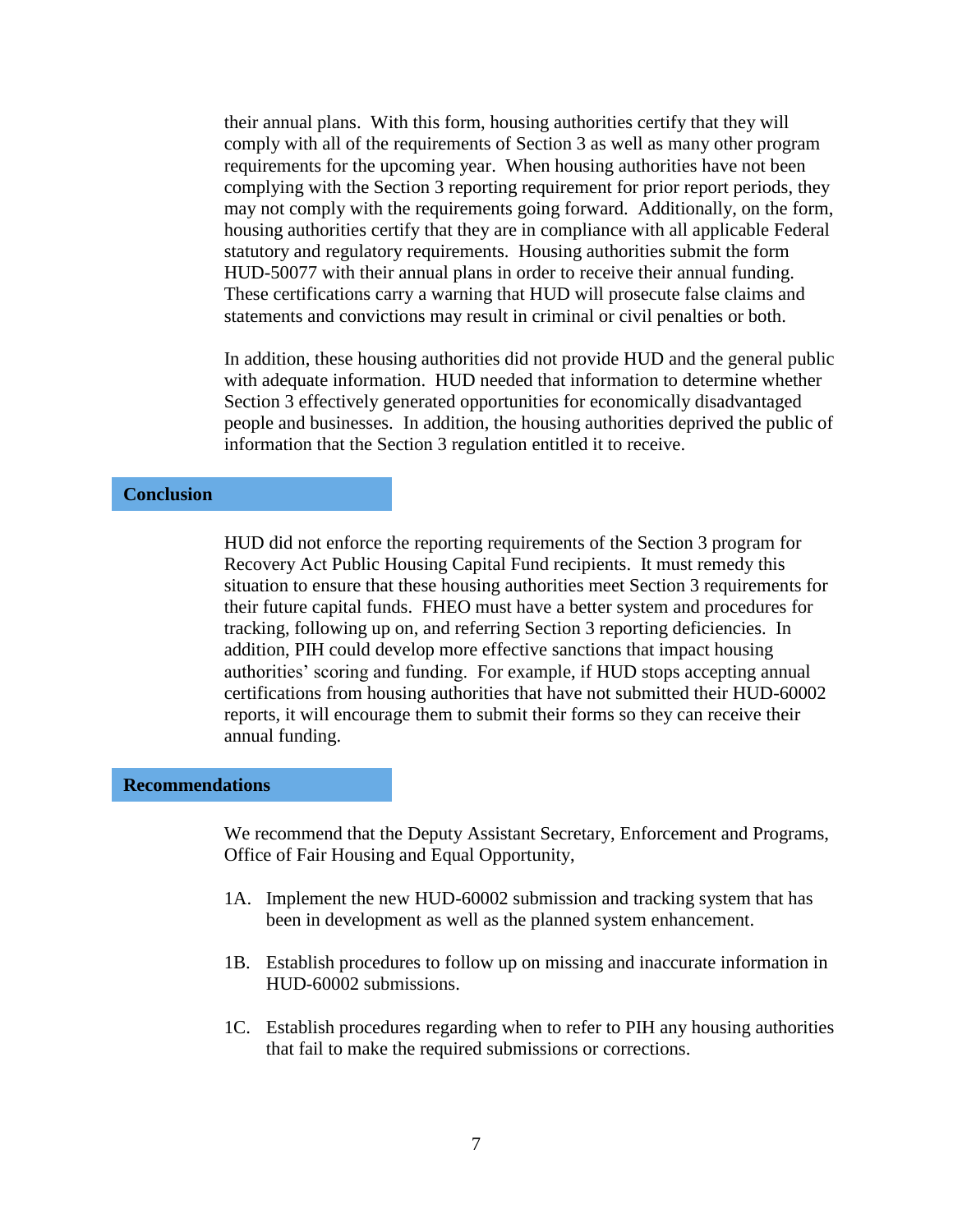- 1D. Resolve issues with the Office of Community Planning and Development and complete the process to publish final regulations for 24 CFR Part 135.
- 1E. Require the six housing authorities included in this finding that reported Section 3 noncompliance to provide justification or support that they met the goals. If they cannot show compliance, enter into a voluntary compliance agreement to bring their Section 3 programs into compliance, or refer them to PIH for repayment of the \$26 million that should have been used for Section 3.

We recommend that the Deputy Assistant Secretary, Field Operations, Office of Public and Indian Housing,

- 1F. Establish policies and procedures that implement a system of escalating administrative measures, including progressive remedies and sanctions, to be applied against housing authorities that do not submit a HUD-60002 when noncompliance is reported to PIH by FHEO.
- 1G. Establish a methodology to incorporate Section 3 compliance (based on reporting compliance data from FHEO) in risk assessments for housing authorities that receive capital fund grants.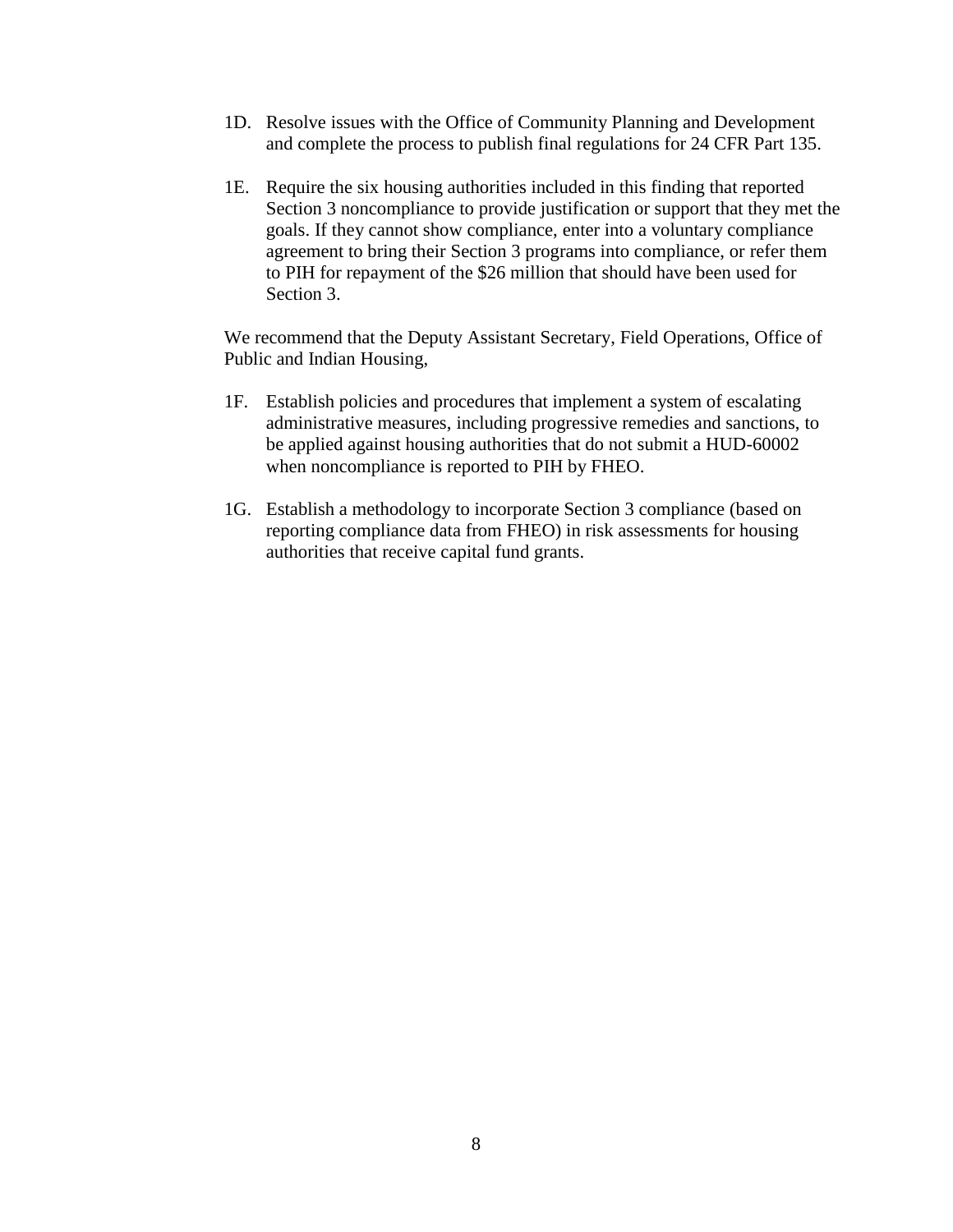## **SCOPE AND METHODOLOGY**

To accomplish our objective, we

- Reviewed relevant laws, regulations, and HUD guidance,
- Interviewed HUD staff, and
- Reviewed HUD-60002 submissions.

In addition, we reviewed Section 3 compliance review letters of finding issued, complaints processed, and voluntary compliance agreements executed by HUD in 2011 and 2012. We also observed a compliance review in January 2013.

We obtained from FHEO a download of 4,967 records of HUD-60002 submissions. We then sorted by construction contracts, non-construction contracts and jobs created to identify PHAs that had 1) the largest total dollar amount of construction contracts awarded and the lowest amount of Section 3 construction contracts; 2) the largest total dollar amount of non-construction contracts awarded and the lowest amount of Section 3 non-construction contracts; 3) the highest amount of total jobs created and the lowest number of Section 3 hires. We selected two PHAs from each category by sorting and taking the top two that did not list their efforts towards meeting the requirements. We only considered entities that received PIH funding. We then reviewed all the submissions from those PHAs.

Section 3 rules also apply to community planning development entities such as cities and municipalities. We did not review these entities because it was outside the scope of the audit.

We relied in part on data maintained by HUD's Section 3 Summary Report System. We determined that the computer-processed data were sufficiently reliable for our purpose.

We performed our audit between October 2012 and March 2013 at HUD's office in Washington, DC, as well as at the Orlando Housing Authority at 390 North Bumby Avenue, Orlando, FL. Our audit generally covered the period January 1, 2011, through October 31, 2012.

We conducted the audit in accordance with generally accepted government auditing standards. Those standards require that we plan and perform the audit to obtain sufficient, appropriate evidence to provide a reasonable basis for our findings and conclusions based on our audit objectives. We believe that the evidence obtained provides a reasonable basis for our findings and conclusions based on our audit objective.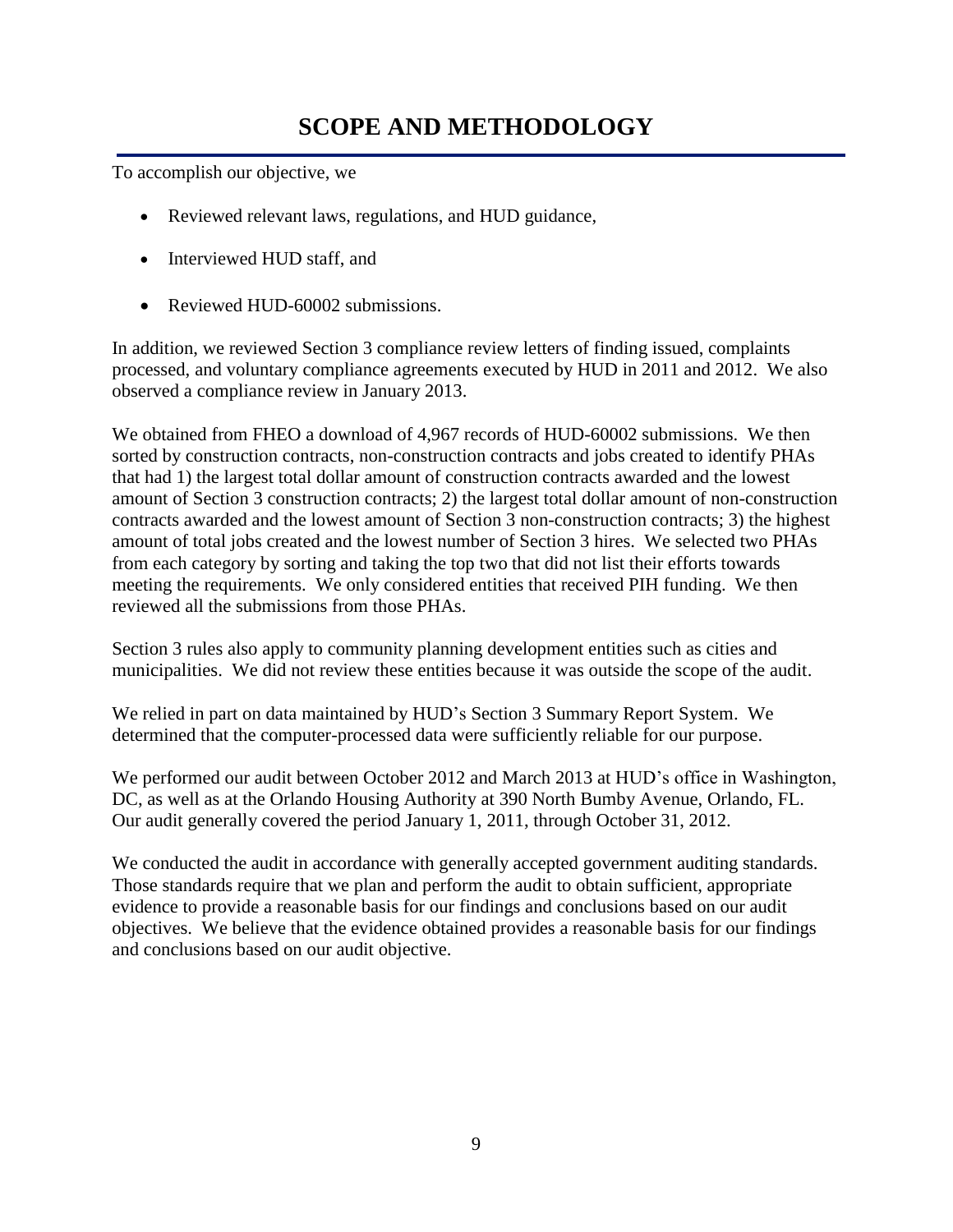## **INTERNAL CONTROLS**

Internal control is a process adopted by those charged with governance and management, designed to provide reasonable assurance about the achievement of the organization's mission, goals, and objectives with regard to

- Effectiveness and efficiency of operations,
- Reliability of financial reporting, and
- Compliance with applicable laws and regulations.

Internal controls comprise the plans, policies, methods, and procedures used to meet the organization's mission, goals, and objectives. Internal controls include the processes and procedures for planning, organizing, directing, and controlling program operations as well as the systems for measuring, reporting, and monitoring program performance.

### **Relevant Internal Controls**

We determined that the following internal controls were relevant to our audit objective:

- Controls to ensure that all public housing authorities submit form HUD-60002 for Recovery Act Public Housing Capital Fund activities to HUD by January 10 of every year.
- Controls to ensure that all public housing authorities properly and accurately report Section 3 Recovery Act Public Housing Capital Fund activities to HUD.

We assessed the relevant controls identified above.

A deficiency in internal control exists when the design or operation of a control does not allow management or employees, in the normal course of performing their assigned functions, the reasonable opportunity to prevent, detect, or correct (1) impairments to effectiveness or efficiency of operations, (2) misstatements in financial or performance information, or (3) violations of laws and regulations on a timely basis.

### **Significant Deficiency**

Based on our review, we believe that the following item is a significant deficiency:

 HUD lacked a collection system able to identify missing and inaccurate Section 3 reports and it did not have procedures to follow up on submissions and refer to PIH housing authorities that were not properly reporting.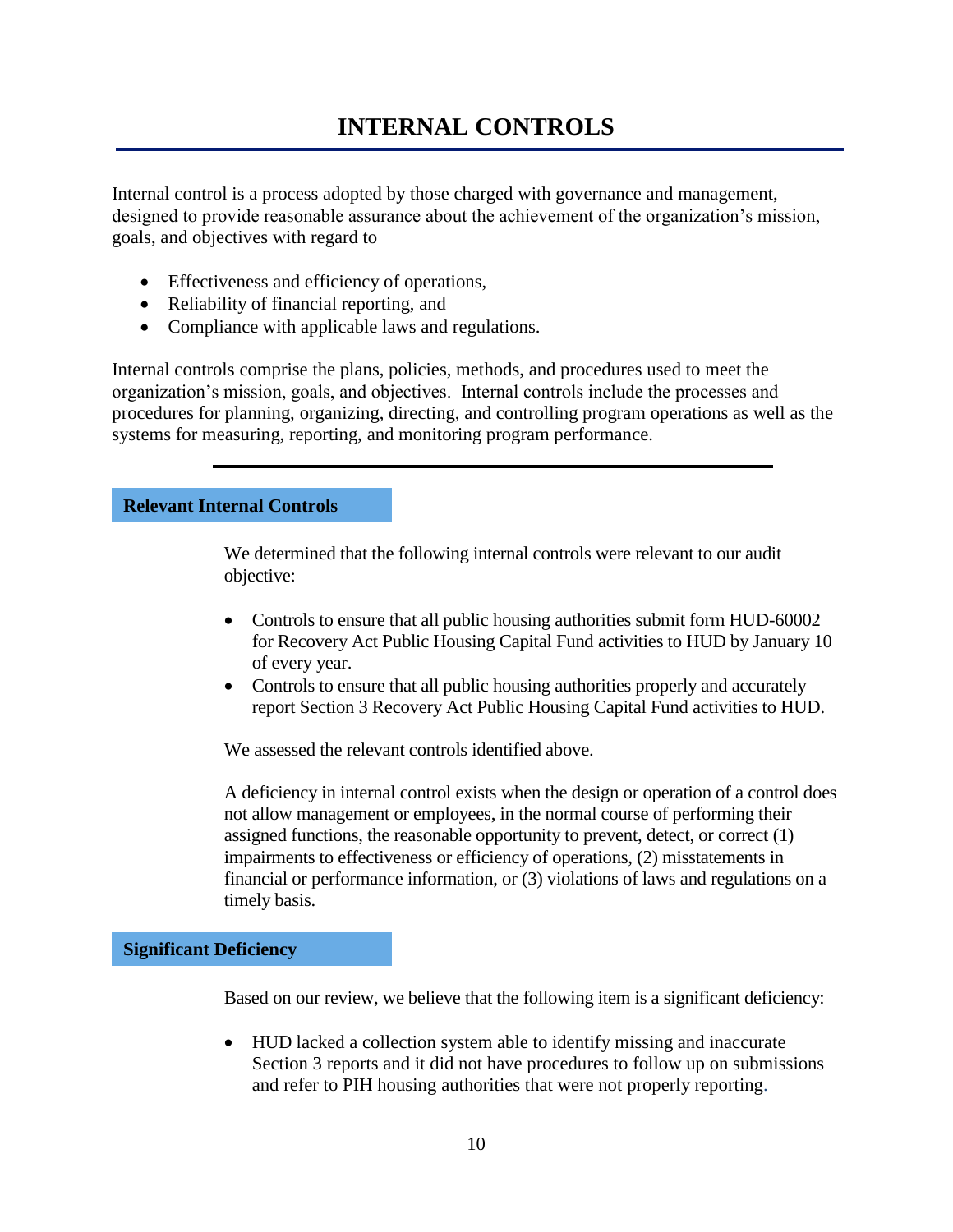## **Appendix A**

### **SCHEDULE OF QUESTIONED COSTS**

| Recommendation<br>number | Unsupported 1/ |
|--------------------------|----------------|
| 1 F                      | \$26,025,191   |

1/ Unsupported costs are those costs charged to a HUD-financed or HUD-insured program or activity when we cannot determine eligibility at the time of the audit. Unsupported costs require a decision by HUD program officials. This decision, in addition to obtaining supporting documentation, might involve a legal interpretation or clarification of departmental policies and procedures.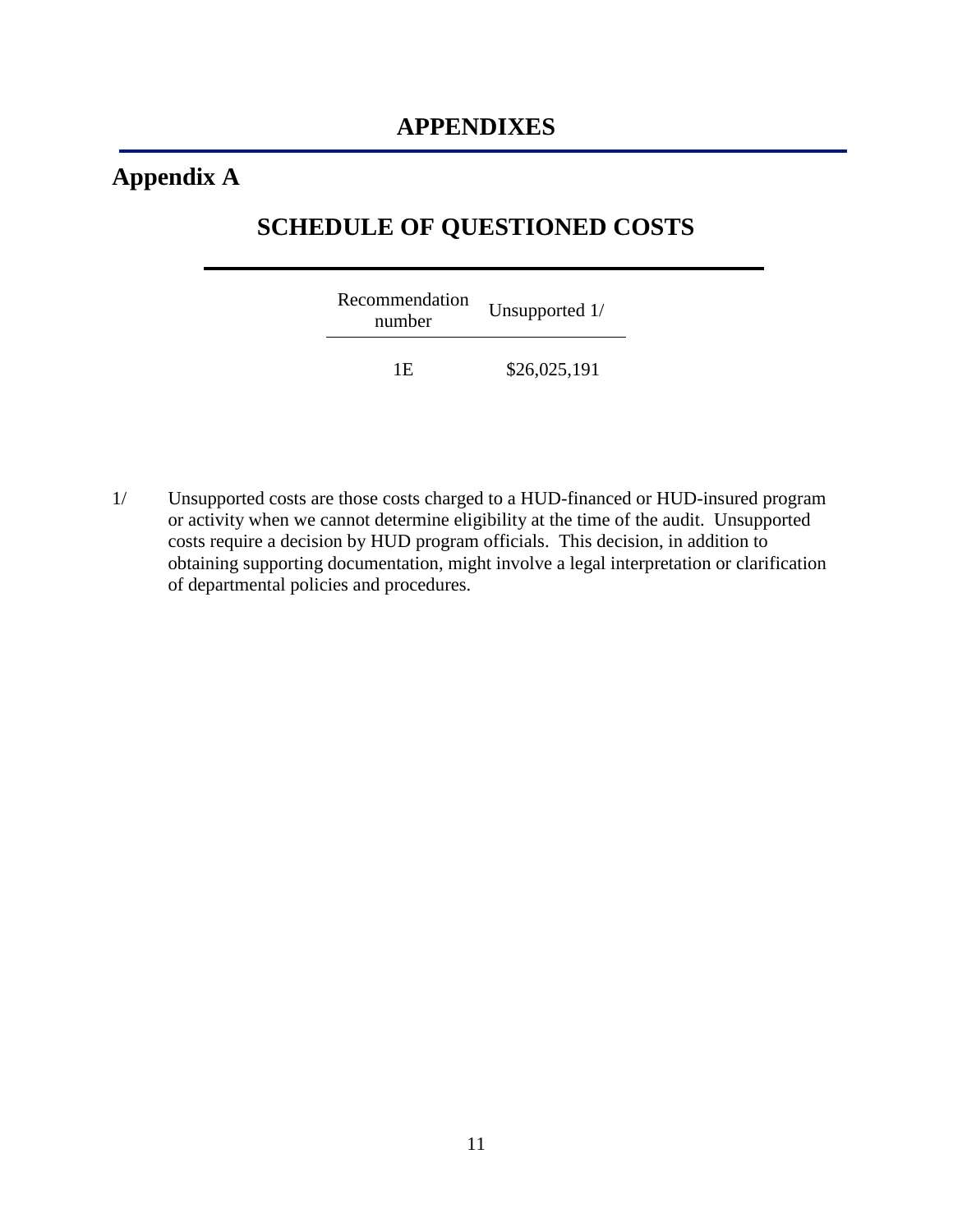## **AUDITEE COMMENTS AND OIG'S EVALUATION**

### **Ref to OIG Evaluation Auditee Comments**

| Sexarue                                                                                                                                                                                                                                                                                                                                                                                                                                                                                                                                                           | U.S. DEPARTMENT OF HOUSING AND URBAN DEVELOPMENT<br>WASHINGTON, DC 20410-2000                                                                                          |  |  |  |  |
|-------------------------------------------------------------------------------------------------------------------------------------------------------------------------------------------------------------------------------------------------------------------------------------------------------------------------------------------------------------------------------------------------------------------------------------------------------------------------------------------------------------------------------------------------------------------|------------------------------------------------------------------------------------------------------------------------------------------------------------------------|--|--|--|--|
| ASSISTANT SECRETARY FOR<br>FAIR HOUSING AND EQUAL OPPORTUNITY                                                                                                                                                                                                                                                                                                                                                                                                                                                                                                     |                                                                                                                                                                        |  |  |  |  |
| <b>MEMORANDUM FOR:</b>                                                                                                                                                                                                                                                                                                                                                                                                                                                                                                                                            | Ronald J. Hosking, Regional Inspector General for Audit,<br>7AGA                                                                                                       |  |  |  |  |
| FROM:                                                                                                                                                                                                                                                                                                                                                                                                                                                                                                                                                             | Bryan Greene, Acting Assistant Secretary for Fair Housing<br>and Equal Opportunity, E                                                                                  |  |  |  |  |
| SUBJECT:                                                                                                                                                                                                                                                                                                                                                                                                                                                                                                                                                          | Response to Discussion Draft Audit Report — Section 3 for<br><b>Public Housing Authorities</b>                                                                         |  |  |  |  |
| This memorandum responds to your May 6, 2013, communication seeking comments<br>from the Office of Fair Housing and Equal Opportunity (FHEO) on the Office of Inspector<br>General's (OIG) Discussion Draft Audit Report concerning the review of FHEO's oversight of<br>Section 3 of the Housing and Urban Development Act of 1968 (Section 3) for Recovery Act<br>Public Housing Capital Fund recipients. FHEO appreciates the opportunity to provide comments.                                                                                                 |                                                                                                                                                                        |  |  |  |  |
|                                                                                                                                                                                                                                                                                                                                                                                                                                                                                                                                                                   | The OIG's Discussion Draft Audit Report concludes that HUD:                                                                                                            |  |  |  |  |
| 1.<br>Did not enforce the reporting requirements of the Section 3 program for Recovery<br>Act Public Housing Capital Fund Recipients;                                                                                                                                                                                                                                                                                                                                                                                                                             |                                                                                                                                                                        |  |  |  |  |
| 2.                                                                                                                                                                                                                                                                                                                                                                                                                                                                                                                                                                | Lacked a collection system able to identify missing and inaccurate reports;                                                                                            |  |  |  |  |
| 3.<br>noncompliant housing authorities; and                                                                                                                                                                                                                                                                                                                                                                                                                                                                                                                       | Did not have procedures to follow up on submissions and refer to PIH any                                                                                               |  |  |  |  |
| 4.<br>information.                                                                                                                                                                                                                                                                                                                                                                                                                                                                                                                                                | Failed to ensure that Public Housing Authorities did not make false certifications or<br>provide HUD and the general public with inadequate employment and contracting |  |  |  |  |
| FHEO's comments on each of the OIG's findings are provided below.                                                                                                                                                                                                                                                                                                                                                                                                                                                                                                 |                                                                                                                                                                        |  |  |  |  |
| ENFORCEMENT OF REPORTING REQUIREMENTS OF THE SECTION 3 PROGRAM<br>FOR RECOVERY ACT PUBLIC HOUSING CAPITAL FUND RECIPIENTS:                                                                                                                                                                                                                                                                                                                                                                                                                                        |                                                                                                                                                                        |  |  |  |  |
| In recent years FHEO has made significant progress with enforcing Section 3 reporting<br>requirements for all covered recipients of HUD funding. Specifically, in 2006 only 4% of all<br>recipients were complying with the Section 3 reporting requirements. By building strong<br>collaborations with Headquarters and Field staff in the offices of Public and Indian Housing<br>(PIH); Community Development and Planning (CPD); and, Field Policy and Management (FPM),<br>FHEO successfully increased overall reporting rates to approximately 86% in 2010. |                                                                                                                                                                        |  |  |  |  |
|                                                                                                                                                                                                                                                                                                                                                                                                                                                                                                                                                                   |                                                                                                                                                                        |  |  |  |  |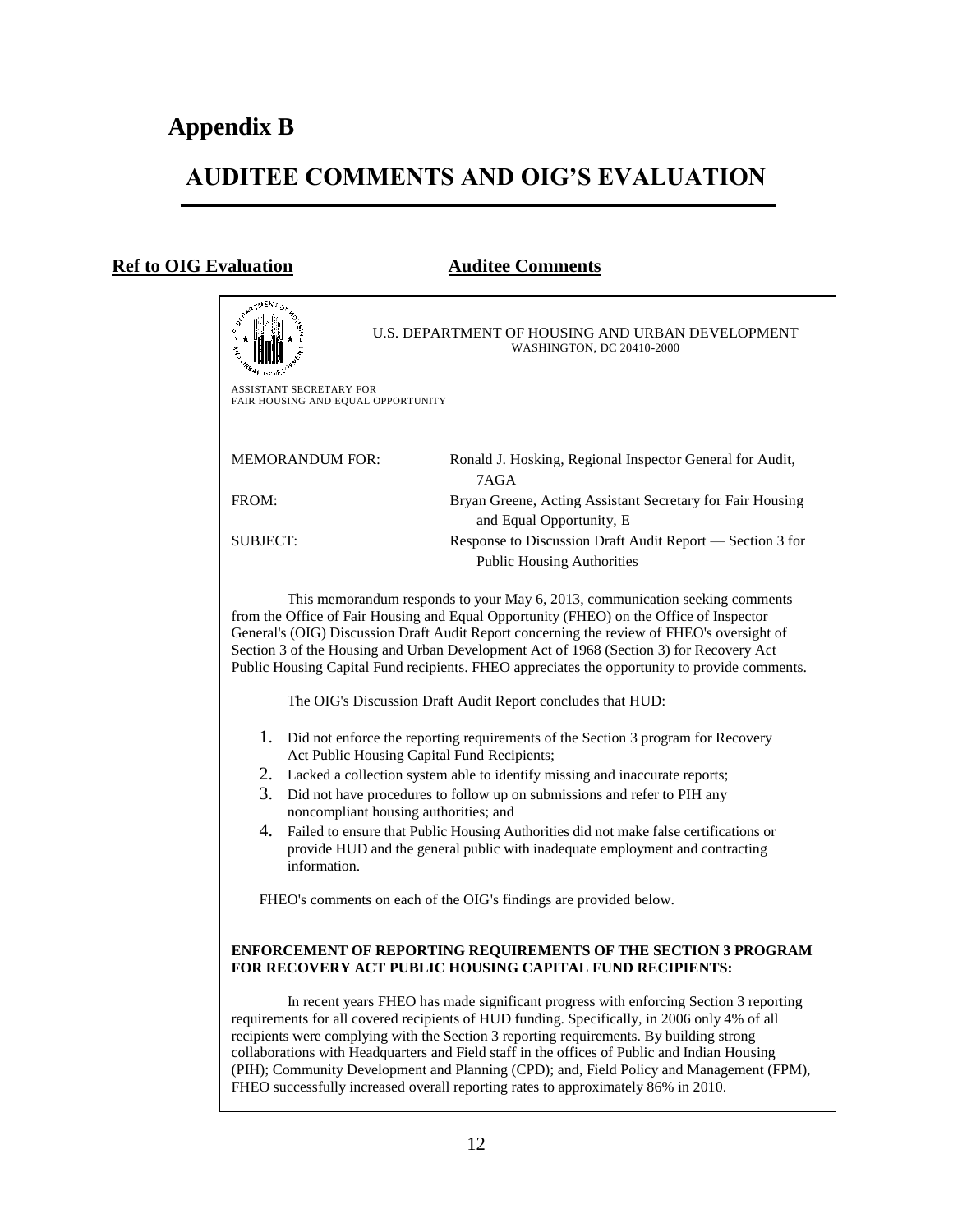### **Ref to OIG Evaluation Auditee Comments**

As noted in the OIG's Discussion Draft Audit Report, when the investigation commenced on October 12, 2012, only 53% of Recovery Act Public Housing Capital Fund recipients had submitted Section 3 reports to HUD. However, on November 15, 2012, FHEO issued a memo that had been pending release to PIH, CPD, and FPM requesting them to contact grantees regarding delinquent 2010 and 2011 Section 3 reports. As a result, more than 82% of all covered recipients submitted Section 3 annual reports to HUD for the 2011 reporting period, 72% of which are recipients of Recovery Act Capital Funds. Notwithstanding, the timely submission of reports continues to be one of the biggest challenges impacting Section 3 enforcement.

To satisfy OIG's concerns, FHEO will implement OIG's recommendation to establish procedures to refer to PIH any housing authorities that fail to make the required Section 3 annual report submissions or corrections.<sup>1</sup>

Also, the Deputy Secretary recently mandated that the Section 3 revised final rule be fasttracked within the Department for expedited publication.<sup>2</sup>

#### **LACK OF COLLECTION SYSTEM TO IDENTIFY MISSING AND INACCURATE REPORTS**

In recent years FHEO devoted a significant amount of time to providing technical assistance and outreach to PHAs to enable them to submit their Section 3 reports to HUD. Now that reporting rates are increasing, FHEO recently began analyzing the data that is being submitted in Section 3 reports and making appropriate policy decisions.

One of FHEO's main conclusions is that the current Section 3 reporting system does not have the capacity to track missing reports or to prevent recipients from submitting inaccurate data. Unfortunately, the current Section 3 reporting system was built in the 1990's and operates on outdated software which caused FHEO staff to carry out manual tracking processes that were inefficient and ineffective. Further, the system lacks quality control features to prevent recipients or hackers from submitting erroneous and inaccurate information that compromises the overall integrity of all of the data collected.

In FY 2012, FHEO developed a new Section 3 reporting system that addresses these issues and significantly improves the management and oversight of covered recipients. The new Section 3 reporting system is automatically populated with data from existing HUD systems to reduce recipient burden and eliminate user errors. For instance, this system uploads real-time data from HUD's Line of Credit Control System (LOCCS) showing the actual dollar amount of HUD funds that covered recipients have drawn down during each fiscal year. The new Section 3 reporting system also prevents recipients from entering invalid outcome data and will enable FHEO to immediately identify noncompliant recipients so appropriate actions can be taken.

<sup>&</sup>lt;sup>1</sup> See recommendation #1C in OIG Discussion Draft Report.

<sup>&</sup>lt;sup>2</sup> See recommendation #1D in OIG Discussion Draft Report.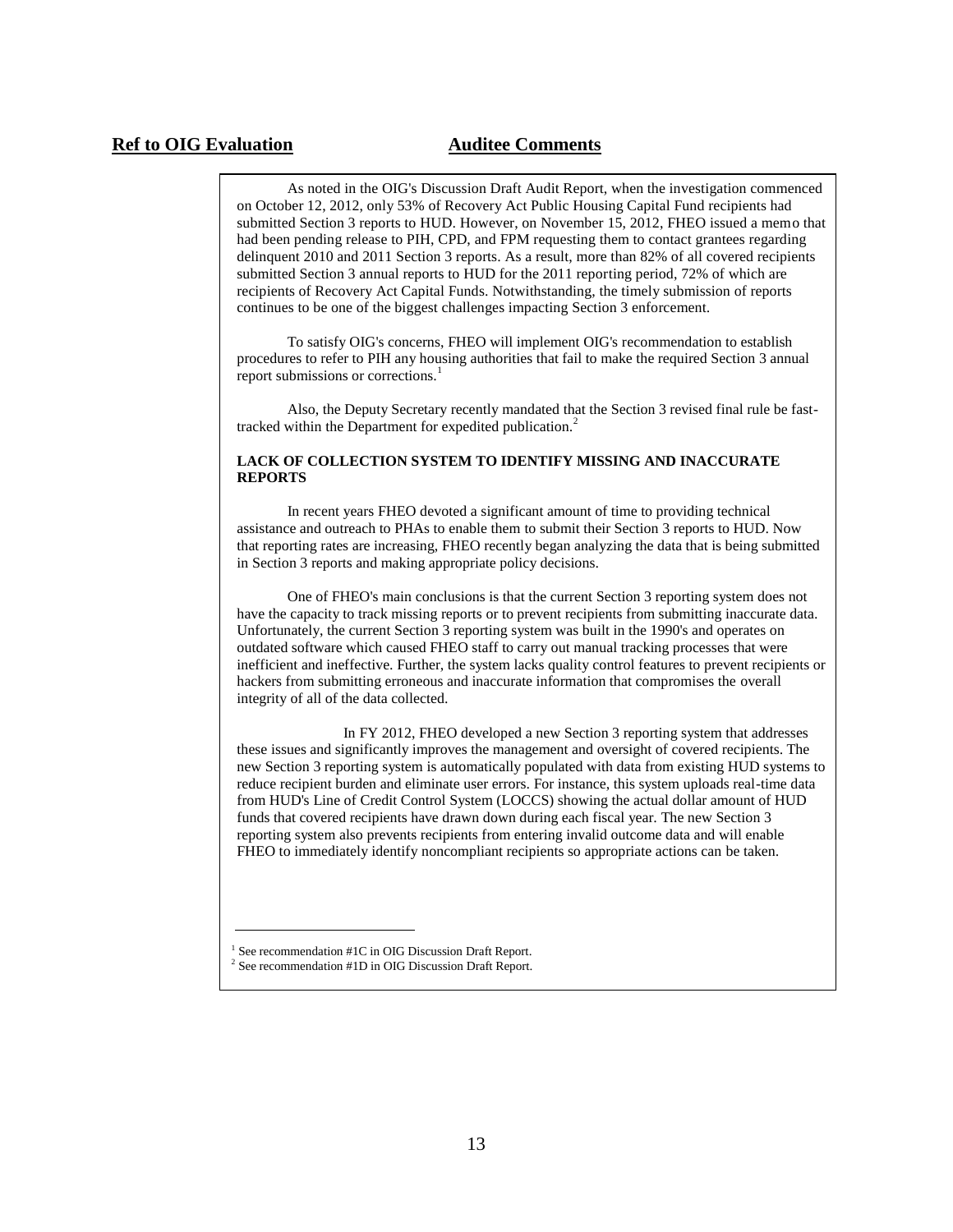| <b>Ref to OIG Evaluation</b> | <b>Auditee Comments</b>                                                                                                                                                                                                                                                                                                                                                                                                                                                                                                                                                                                                                                                                                        |
|------------------------------|----------------------------------------------------------------------------------------------------------------------------------------------------------------------------------------------------------------------------------------------------------------------------------------------------------------------------------------------------------------------------------------------------------------------------------------------------------------------------------------------------------------------------------------------------------------------------------------------------------------------------------------------------------------------------------------------------------------|
| <b>Comment 1</b>             | This new Section 3 reporting system is currently pending release upon approval by the<br>Office of the Chief Information Officer (OCIO). FHEO believes that this system will implement the<br>recommendation set forth in the OIG's Discussion Draft Audit Report. <sup>3</sup>                                                                                                                                                                                                                                                                                                                                                                                                                                |
|                              | Anticipated Completion Dates:                                                                                                                                                                                                                                                                                                                                                                                                                                                                                                                                                                                                                                                                                  |
|                              | New Section 3 reporting system operational: June 21, 2013<br>Training for PHAs and other covered grantees: July-September 2013<br>Section 3 reports submitted by recipients of Recovery Act Capital Funds for the<br>2013 reporting period: January 10, 2014                                                                                                                                                                                                                                                                                                                                                                                                                                                   |
|                              | FAILURE TO HAVE PROCEDURES TO FOLLOW UP ON SUBMISSIONS AND REFER<br>TO PIH ANY NONCOMPLIANT HOUSING AUTHORITIES                                                                                                                                                                                                                                                                                                                                                                                                                                                                                                                                                                                                |
| <b>Comment 2</b>             | While FHEO has not followed up with PHAs regarding their Section 3 reports or referred<br>any Recovery Act Public Housing Capital Fund recipients to PIH to be penalized for their failure to<br>comply with the Section 3 reporting requirements in recent years, our office shares the OIG's<br>concern that the lack of penalties for failing to submit timely Section 3 reports gives PHAs the false<br>impression that there are no consequences for noncompliance. Unfortunately, FHEO is often at a<br>disadvantage for enforcing Section 3 requirements upon PHAs because our office does not provide<br>funds to these entities and does not have the direct authority to impose penalties upon them. |
|                              | In the coming weeks FHEO will be implementing OIG's recommendation to develop<br>procedures to follow up on missing and inaccurate information submitted by PHAs on faint HUD-<br>60002. <sup>4</sup> Since developing appropriate procedures will require management decisions, FHEO is<br>unable to provide an anticipated completion date at this time.                                                                                                                                                                                                                                                                                                                                                     |
|                              | Additionally, as previously mentioned, FHEO is currently implementing the Deputy<br>Secretary's directive to take steps to expeditiously enter a revised Section 3 final regulation into<br>departmental clearance. The revised Section 3 final regulation will also include any subsequent<br>management decisions that are directly related to the findings of the OIG's Discussion Draft Audit<br>Report.                                                                                                                                                                                                                                                                                                   |
|                              | <b>FAILURE TO ENSURE THAT PUBLIC HOUSING AUTHORITIES DID NOT MAKE</b><br><b>FALSE CERTIFICATIONS OR PROVIDE HUD AND THE GENERAL PUBLIC WITH</b><br>INADEQUATE EMPLOYMENT AND CONTRACTING INFORMATION                                                                                                                                                                                                                                                                                                                                                                                                                                                                                                           |
|                              | Generally, FHEO agrees with the OIG's finding and supports any efforts that will ensure<br>that PHAs do not make false certifications to HUD or that will ultimately improve our ability to<br>provide adequate information about Section 3 covered employment and contracting opportunities.                                                                                                                                                                                                                                                                                                                                                                                                                  |
|                              | <sup>3</sup> See recommendation #1A in OIG Discussion Draft Report.                                                                                                                                                                                                                                                                                                                                                                                                                                                                                                                                                                                                                                            |

 $^3$  See recommendation #1A in OIG Discussion Draft Report.<br><sup>4</sup> See recommendation #1C in OIG Discussion Draft Report.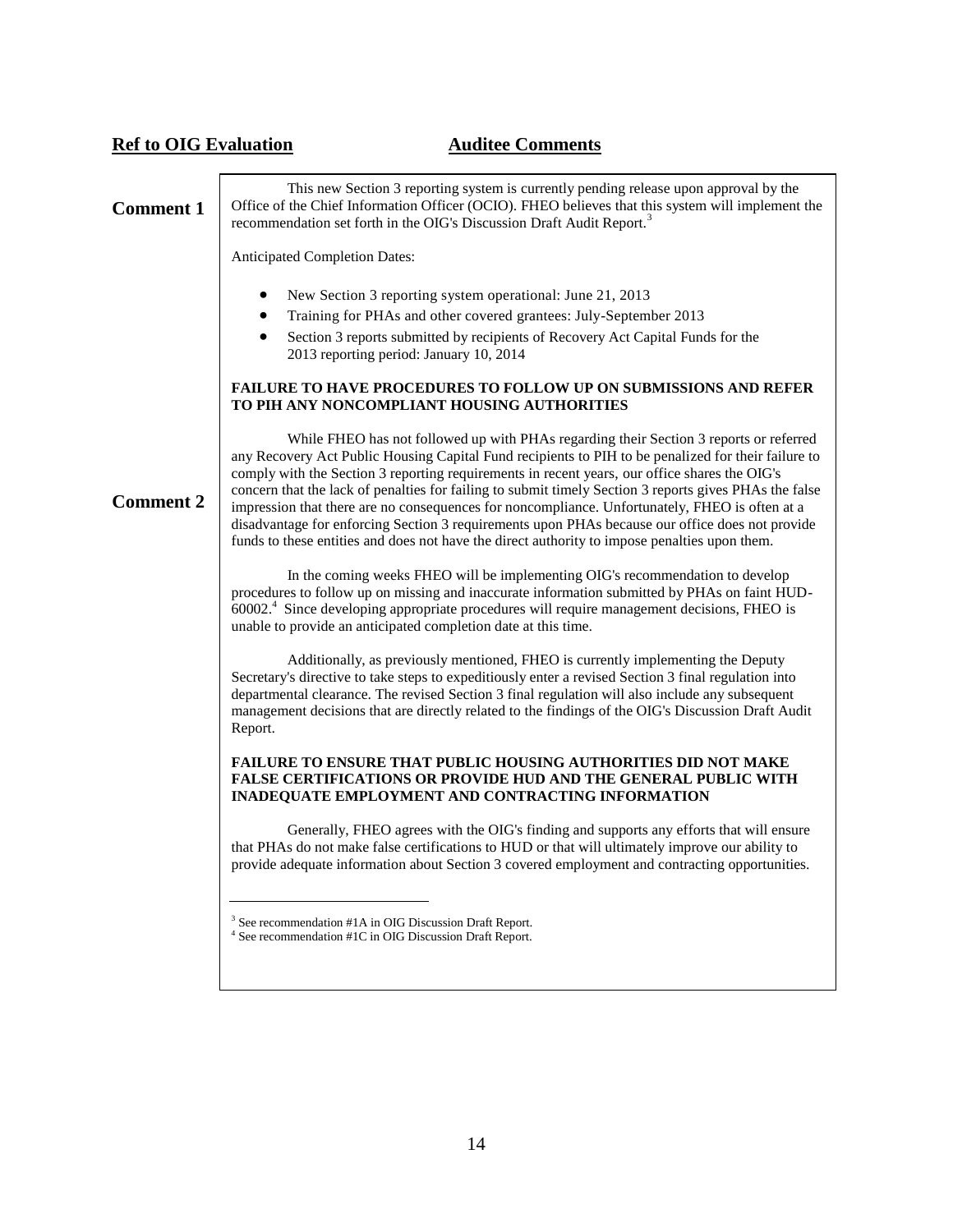### **Ref to OIG Evaluation Auditee Comments**

To satisfy OIG's concerns, FHEO will work with PIH to implement OIG's recommendation to require the six PHAs identified in the Discussion Draft Audit Report that reported Section 3 noncompliance to HUD to provide justification or evidence demonstrating that they met the minimum numerical goals<sup>5</sup>. If these PHAs are not able to show compliance, FHEO will take steps to enter into voluntary compliance agreements (VCAs) to address our concerns.

### **Comment 3**

With respect to OIG's recommendation to refer to PIH any of the six noncompliant PHAs that do not enter into VCAs with HUD to resolve outstanding areas of noncompliance to PIH for appropriate action, FHEO will have to coordinate with appropriate persons in PIH to make management decisions. At this time, FHEO is waiting to receive contact information from the OIG to implement this recommendation. Therefore, FHEO is not able to provide an anticipated timeframe for carrying out this portion of OIG's recommendation. However, FHEO can provide the following anticipated actions and completion dates:

- Contact the six PHAs referenced in the OIG report to request either a justification for their failure to comply with the Section 3 requirements or evidence demonstrating their compliance: June 14, 2013
- PHA responses due to FHEO: June 28, 2013
- Assess responses and supporting materials received: July 1-26, 2013
- Notify PHAs about outstanding areas of noncompliance: August 16, 2013
- FHEO Field office staff will coordinate with PHAs to enter into VCAs to address areas of noncompliance: September 30, 2013

#### **CONCLUSION:**

FHEO should have monitored timely reporting requirements of the Section 3 program for Recovery Act Public Housing Capital Fund recipients. As indicated in our response, FHEO shares the concerns identified by the OIG and has been taking proactive steps to address them since FY 2010. Notwithstanding, FHEO believes that implementing the recommendations set forth in the OIG's Discussion Draft Audit Report will ultimately strengthen the overall effectiveness of Section 3.

FHEO will keep the OIG apprised of our progress as we work to implement your recommendations. If you have any questions or need any additional information, please contact Charles Montgomery, FHEO Audit Liaison Officer, at (202) 402-6916, or Staci Gilliam, Director, Economic Opportunity Division, at (202) 402-3468.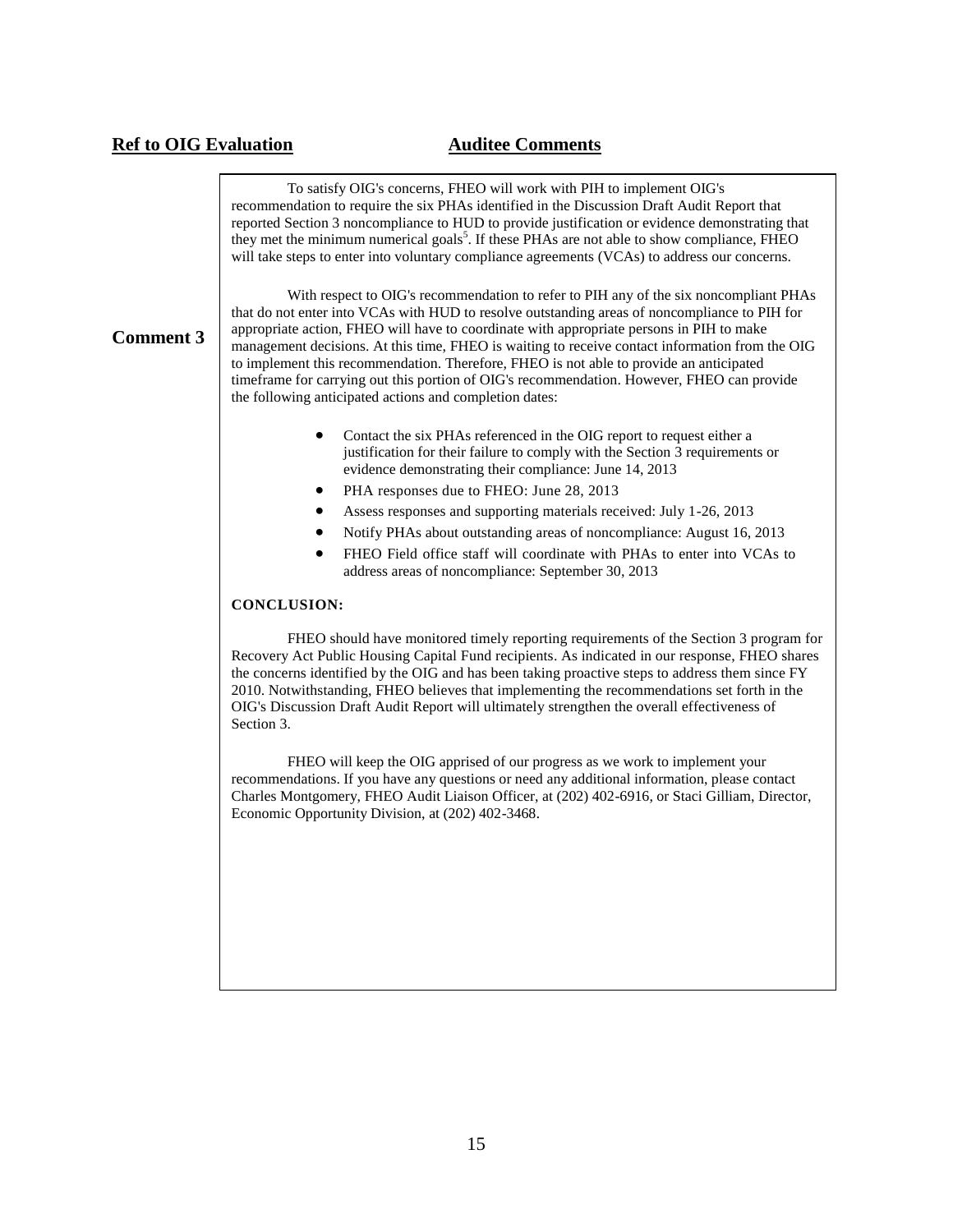U.S. DEPARTMENT OF HOUSING AND URBAN DEVELOPMENT WASHINGTON, DC 20410-5000 OFFICE OF PUBLIC AND INDIAN HOUSING MEMORANDUM FOR: Ronald J. Hosking, Regional Inspector General for Audit, 7AGA FROM: Lindsey S. Reames, Acting Deputy Assistant Secretary for Field Operations, PQ SUBJECT: Audit of Section 3 in the Public Housing Capital Fund This memorandum is in response to the draft audit report provided by the Office of the Inspector General ("OIG") containing the findings of its audit of public housing agency ("PHA") compliance with Section 3 requirements in the administration of the Public Housing Capital Fund American Recovery and Reinvestment Act grants. The Office of Field Operations appreciates the opportunity to provide its opinion before the issuance of a final audit report and has prepared these comments in conjunction with the program office, the Office of Public Housing Investments, which administers the Capital Fund. Based on the facts, as relayed in the draft audit report and in discussions with OIG staff, PIH suggests the following changes be made before the issuance of the final audit report.

As discussed with OIG staff, PIH suggests alternative recommendations. PIH and OIG agreed that combining 1F and the former 1G resulted in a workable outcome that realized program oversight objectives within the purview of PIH's authority. Upon further analysis, PIH suggests that the former 1H (now 1G) also be incorporated into this recommendation. As discussed, the new 1F would require PIH commit to developing a set of policies and procedures that would involve an escalating series of actions designed to bring PHAs into compliance with the Section 3 reporting requirement. PIH suggests: "Establish policies and procedures that implement a system of escalating administrative measures to be applied against housing authorities that do not submit a HUD-60002 when noncompliance is reported to PIH by Fair Housing and Equal Opportunity."

Based on a comment made previously, OIG agreed that Section 3 compliance would be a useful factor in the risk assessment tool PIH is currently developing and refining. PIH is committed to developing its risk assessment tool with an aim to identifying potential management weaknesses before an incident of noncompliance. PIH hopes that the risk assessment Section 3 indicator would serve as an alert that will prevent the need for any programmatic remedies or sanctions, with the goal of providing technical assistance to avoid the failure to report. PIH suggests: "After the testing and implementation of FHEOs tool is completed and upon receipt of reporting compliance data from FHEO, establish a methodology to incorporate Section 3 compliance in risk assessments for PHAs that receive capital fund grants."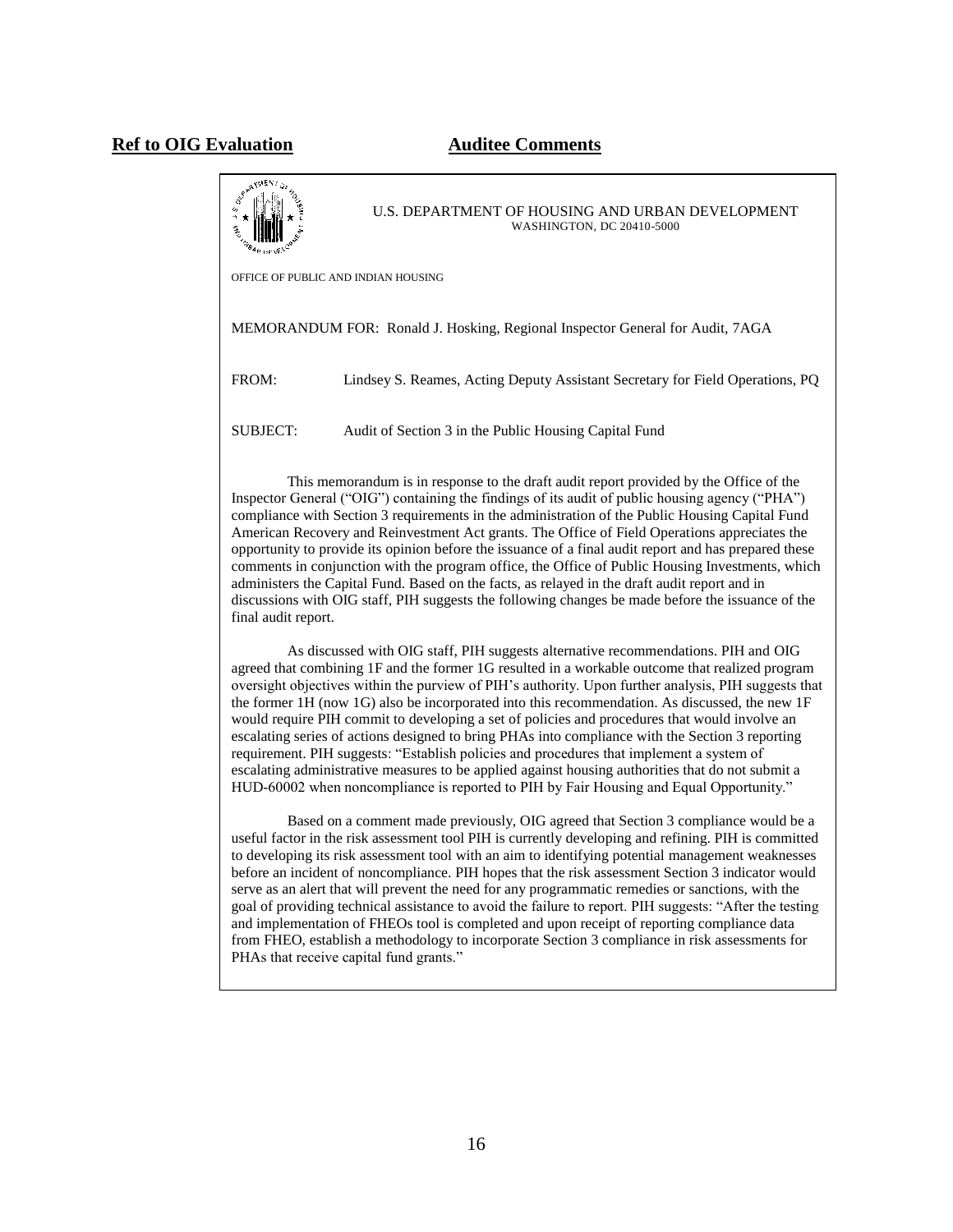| PIH requests additional changes to the audit report be made consistent with the new<br>recommendations. Specifically, PIH requests that references to the Department's not penalizing                                                                                                                                                                                                                                                                                                                                                                                                                                                                                                                                                                                                                                                                                                                                                                                                                                                                                                                                       |  |
|-----------------------------------------------------------------------------------------------------------------------------------------------------------------------------------------------------------------------------------------------------------------------------------------------------------------------------------------------------------------------------------------------------------------------------------------------------------------------------------------------------------------------------------------------------------------------------------------------------------------------------------------------------------------------------------------------------------------------------------------------------------------------------------------------------------------------------------------------------------------------------------------------------------------------------------------------------------------------------------------------------------------------------------------------------------------------------------------------------------------------------|--|
| PHAs for noncompliance be revised to reflect that PIH's role is to engage the PHAs in order to<br>improve compliance. As discussed, it's not clear what penalties PIH could impose for a failure to<br>submit the form. PIH suggests references to penalizing PHAs be changed to "take administrative<br>measures." Consistent with that recommendation, PIH recommends that "administer monetary<br>sanctions" on page six be amended to "provide technical assistance and encourage compliance                                                                                                                                                                                                                                                                                                                                                                                                                                                                                                                                                                                                                            |  |
| Finally, PIH suggests the paragraph on the top of page seven be revised to reflect the<br>shared view of PIH and OIG that an historical failure to report on Section 3 is a good prospective<br>risk indicator. PIH believes that the form HUD-50077 certification of future compliance may<br>provide the appropriate prompt for PIH to engage historically noncompliant PHAs, but it is the risk<br>assessment that will lead to PIH action. PIH suggests that references to potentially false<br>certifications be omitted and the focus of the paragraph centered on the identification of PHAs at<br>heightened risk of noncompliance. Accordingly, PIH also suggests the final sentence of the<br>conclusion paragraph be struck.                                                                                                                                                                                                                                                                                                                                                                                     |  |
| PIH appreciates OIG's engaging it to design recommendations that will further the<br>Department's objectives. PIH suggests the recommendations be revised as follows.<br>1F. Establish policies and procedures that implement a system of escalating<br>administrative measures to be applied against housing authorities that do not<br>submit a HUD-60002 when noncompliance is reported to PIH by Fair Housing<br>and Equal Opportunity.<br>1G (old 1H). After testing and implementation of FHEOs tool is completed and<br>upon receipt of reporting compliance data from FHEO, establish a methodology<br>to incorporate Section 3 compliance in risk assessments for PHAs that receive<br>capital fund grants.<br>Again, PIH believes the new language for 1F and 1G could feasibly be incorporated into<br>one recommendation because the risk assessment and early intervention would be just one<br>component of the larger strategy for enhancing compliance.<br>For further information, please contact Scott Shewcraft, Office of Public Housing<br>Investments, at (202)402-6421 or scott.a.shewcraft@hud.gov. |  |
|                                                                                                                                                                                                                                                                                                                                                                                                                                                                                                                                                                                                                                                                                                                                                                                                                                                                                                                                                                                                                                                                                                                             |  |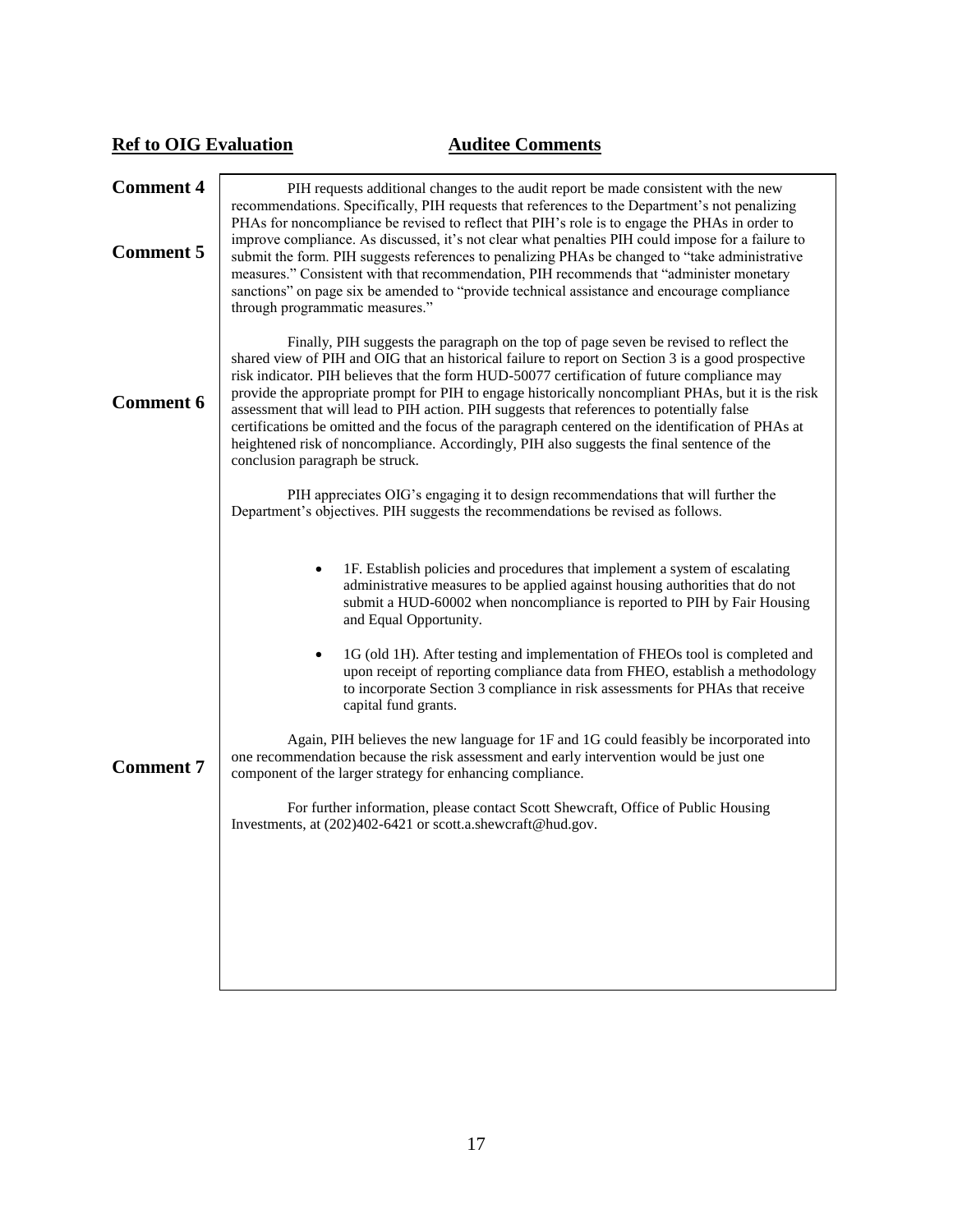### **OIG Evaluation of Auditee Comments**

- **Comment 1** FHEO must ensure that it implements not just phase 1 of its new Section 3 reporting system but also phase 2 that will grant each user a unique ID and password as well as other system enhancements to address the issues identified in the audit report.
- **Comment 2** FHEO and PIH must fully implement all recommendations in this report to ensure PHAs do not have the false impression that there are no consequences for noncompliance.
- **Comment 3** We have now provided the contact information for the appropriate person in PIH to make management decisions.
- **Comment 4** We believe that sanctions for noncompliance are required to ensure adherence. We've changed the term from penalty to sanction in order to ensure consistency throughout the body of the report.
- **Comment 5** As discussed with PIH earlier, we believe that it can hold up funding PHAs by challenging their annual HUD-50077 submission if they have failed to submit their Section 3 form. Item 22 on HUD-50077 states that the PHA certifies that it is in compliance with all applicable Federal statutory and regulatory requirements. Failure to submit the HUD-60002 form is classified as non-compliance with Section 3 regulations. Therefore we conclude that there are penalties that can be imposed for failure to submit the HUD-60002 form.
- **Comment 6** We believe that references to potentially false certifications should not be omitted from the report because PHAs are certifying to current compliance with item 22 (comment 5) and future compliance with item 11 of HUD-50077.
- **Comment 7** We combined recommendations 1F and the former 1G into the current 1F. However, we believe that recommendations 1F and 1G need to be separate because we are recommending that PIH take two separate actions.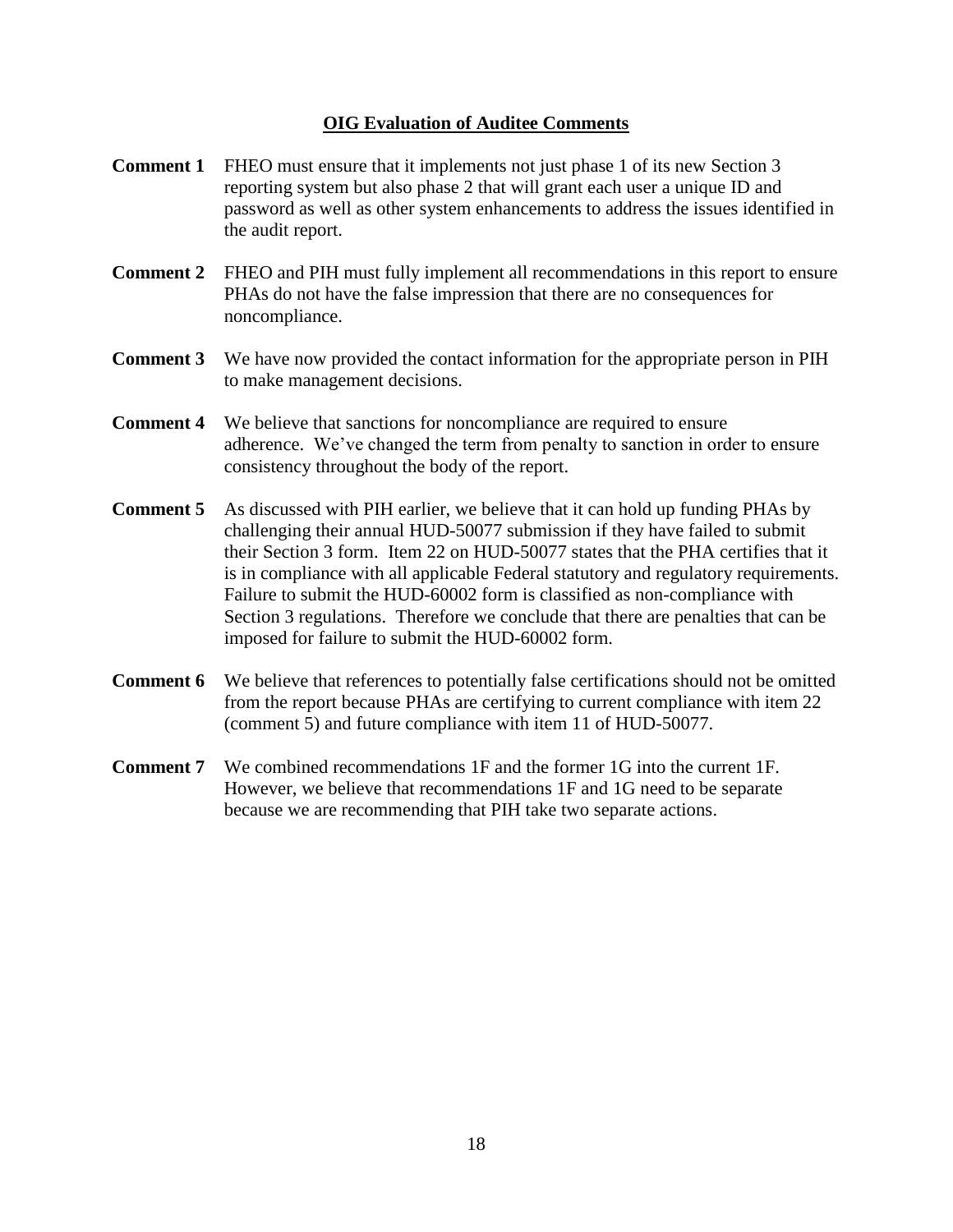### **Appendix C**

### **CRITERIA**

### **24 CFR 135.3 – Applicability**

(a) *Section 3 covered assistance*. Section 3 applies to the following HUD assistance (Section 3 covered assistance): (1) *Public and Indian housing assistance*. Section 3 applies to training, employment, contracting and other economic opportunities arising from the expenditure of the following public and Indian housing assistance:

(i) Development assistance provided pursuant to section 5 of the U.S. Housing Act of 1937 (1937 Act);

- (ii) Operating assistance provided pursuant to section 9 of the 1937 Act; and
- (iii) Modernization assistance provided pursuant to section 14 of the 1937Act.
- (3) Thresholds—(i) No thresholds for Section 3 covered public and Indian housing assistance. The requirements of this part apply to Section 3 covered assistance provided to recipients, notwithstanding the amount of the assistance provided to the recipient. The requirements of this part apply to all contractors and subcontractors performing work in connection with projects and activities funded by public and Indian housing assistance covered by Section 3, regardless of the amount of the contract or subcontract.

### **24 CFR 135.30 - Numerical goals for meeting the greatest extent feasible requirement**

- (a) General.
	- (1) Recipients and covered contractors may demonstrate compliance with the "greatest extent feasible" requirement of Section 3 by meeting the numerical goals set forth in this section for providing training, employment, and contracting opportunities to Section 3 residents and Section 3 business concerns.
	- (2) The goals established in this section apply to the entire amount of Section 3 covered assistance awarded to a recipient in any Federal Fiscal Year (FY), commencing with the first FY following the effective date of this rule.
	- (3) For recipients that do not engage in training, or hiring, but award contracts to contractors that will engage in training, hiring, and subcontracting, recipients must ensure that, to the greatest extent feasible, contractors will provide training, employment, and contracting opportunities to Section 3 residents and Section 3 business concerns.
	- (4) The numerical goals established in this section represent minimum numerical targets.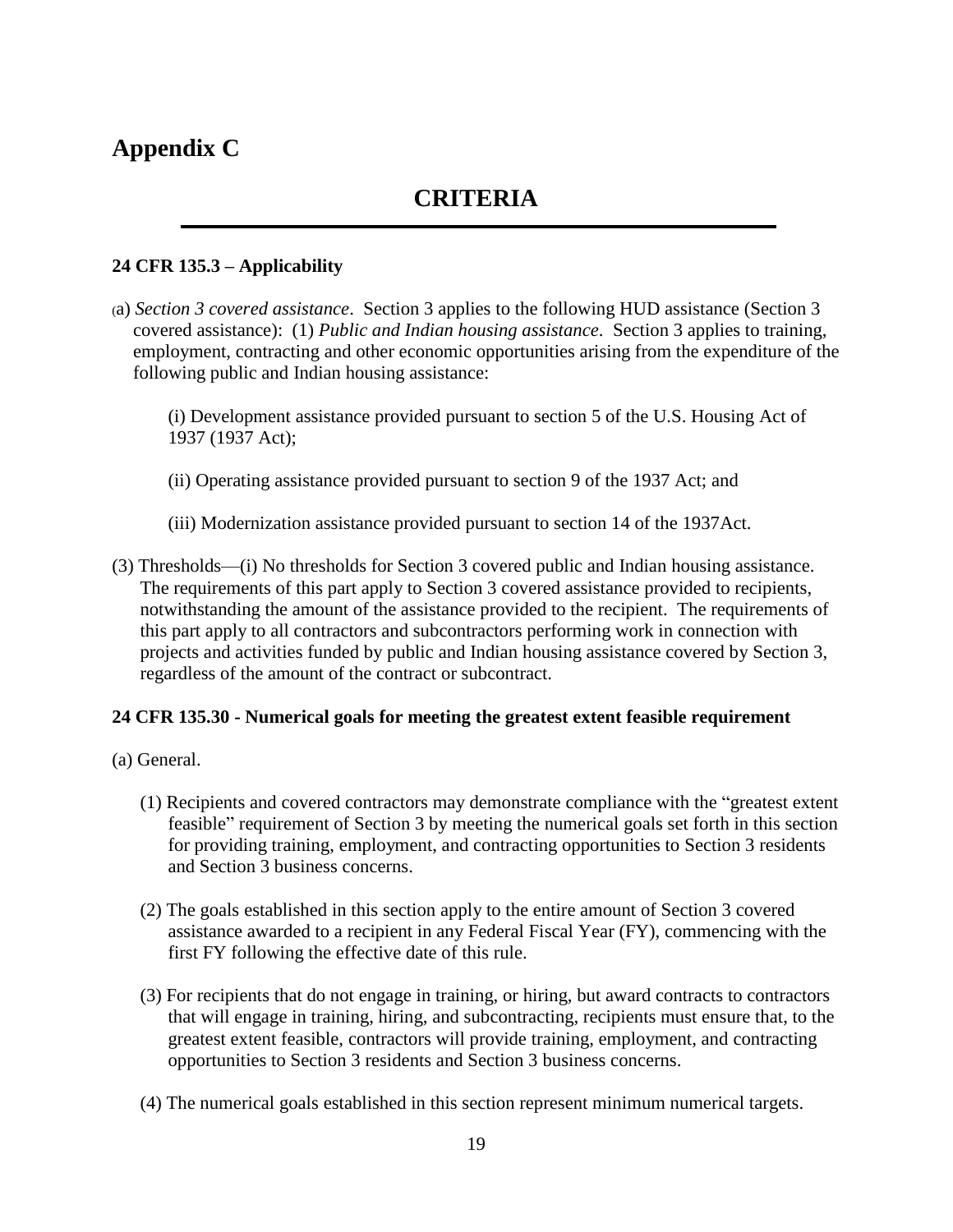- (b) Training and employment. The numerical goals set forth in paragraph (b) of this section apply to new hires. The numerical goals reflect the aggregate hires. Efforts to employ Section 3 residents, to the greatest extent feasible, should be made at all job levels. (1) Numerical goals for Section 3 covered public and Indian housing programs. Recipients of Section 3 covered public and Indian housing assistance (as described in § 135.5) and their contractors and subcontractors may demonstrate compliance with this part by committing to employ Section 3 residents as:
	- (i) 10 percent of the aggregate number of new hires for the one year period beginning in FY 1995;
	- (ii) 20 percent of the aggregate number of new hires for the one period beginning in FY 1996;
	- (iii) 30 percent of the aggregate number of new hires for one year period beginning in FY 1997 and continuing thereafter.
- (c) Contracts. Numerical goals set forth in paragraph (c) of this section apply to contracts awarded in connection with all Section 3 covered projects and Section 3 covered activities. Each recipient and contractor and subcontractor (unless the contract or subcontract awards do not meet the threshold specified in  $\S$  135.3(a)(3)) may demonstrate compliance with the requirements of this part by committing to award to Section 3 business concerns:
	- (1) At least 10 percent of the total dollar amount of all Section 3 covered contracts for building trades work for maintenance, repair, modernization or development of public or Indian housing, or for building trades work arising in connection with housing rehabilitation, housing construction and other public construction; and
	- (2) At least three (3) percent of the total dollar amount of all other Section 3 covered contracts.
- (d) Safe harbor and compliance determinations. (1) In the absence of evidence to the contrary, a recipient that meets the minimum numerical goals set forth in this section will be considered to have complied with the Section 3 preference requirements. (2) In evaluating compliance under subpart D of this part, a recipient that has not met the numerical goals set forth in this section has the burden of demonstrating why it was not feasible to meet the numerical goals set forth in this section. Such justification may include impediments encountered despite actions taken. A recipient or contractor also can indicate other economic opportunities, such as those listed in § 135.40, which were provided in its efforts to comply with Section 3 and the requirements of this part.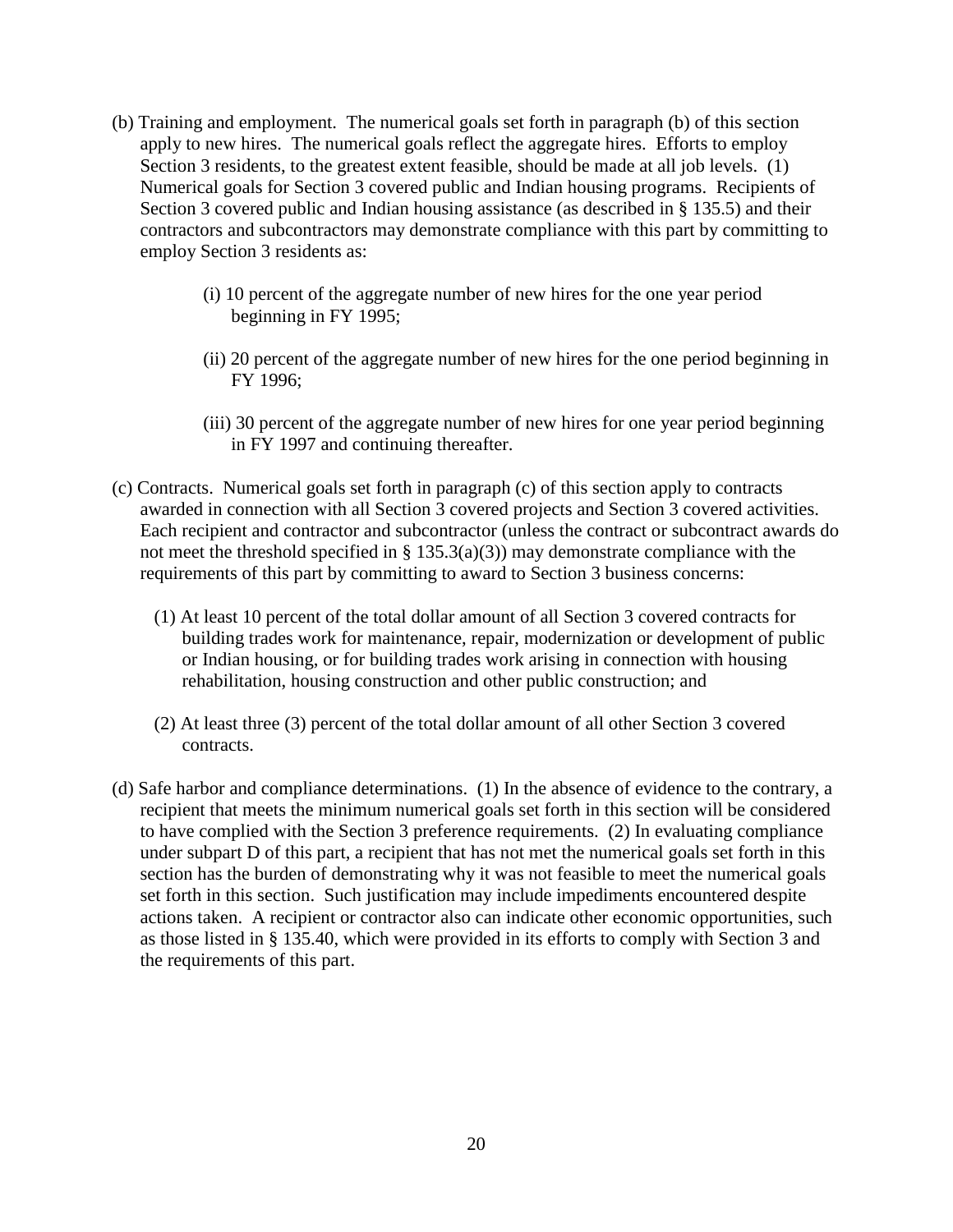### **24 CFR 135.32 – Responsibilities of the Recipient**

Each recipient has the responsibility to comply with Section 3 in its own operations, and ensure compliance in the operations of its contractors and subcontractors. This responsibility includes but may not be necessarily limited to:

- (a) Implementing procedures designed to notify Section 3 residents about training and employment opportunities generated by Section 3 covered assistance and Section 3 business concerns about contracting opportunities generated by Section 3 covered assistance;
- (b) Notifying potential contractors for Section 3 covered projects of the requirements of this part, and incorporating the Section 3 clause set forth in § 135.38 in all solicitations and contracts.
- (c) Facilitating the training and employment of Section 3 residents and the award of contracts to Section 3 business concerns by undertaking activities such as described in the Appendix to this part, as appropriate, to reach the goals set forth in § 135.30. Recipients, at their own discretion, may establish reasonable numerical goals for the training and employment of Section 3 residents and contract award to Section 3 business concerns that exceed those specified in § 135.30;
- (d) Assisting and actively cooperating with the Assistant Secretary in obtaining the compliance of contractors and subcontractors with the requirements of this part, and refraining from entering into any contract with any contractor where the recipient has notice or knowledge that the contractor has been found in violation of the regulations in 24 CFR part 135.
- (e) Documenting actions taken to comply with the requirements of this part, the results of actions taken and impediments, if any.

### **24 CFR 135.90 – Reporting**

Each recipient which receives directly from HUD financial assistance that is subject to the requirements of this part shall submit to the Assistant Secretary an annual report in such form and with such information as the Assistant Secretary may request, for the purpose of determining the effectiveness of Section 3. Where the program providing the Section 3 covered assistance requires submission of an annual performance report, the section3 report will be submitted with that annual performance report. If the program providing the Section 3 covered assistance does not require an annual performance report, the Section 3 report is to be submitted by January 10 of each year or within 10 days of project completion, whichever is earlier. All reports submitted to HUD in accordance with the requirements of this part will be made available to the public.